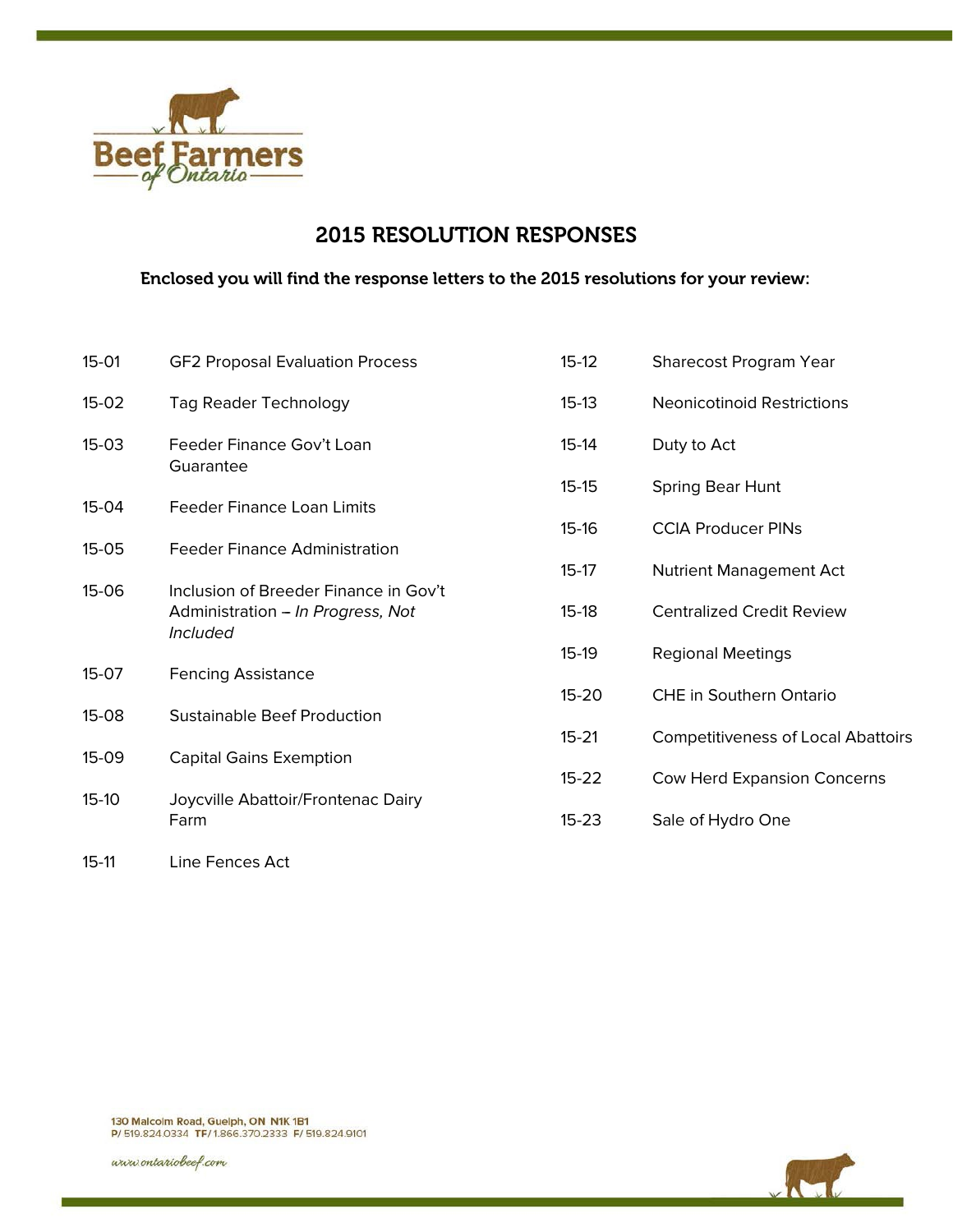

December 21, 2015

Ralph Eyre President Lambton County Cattlemen's Association

15-01 GF2 Proposal Evaluation Process

Dear Ralph,

The Beef Farmers of Ontario (BFO) Board of Directors recently reviewed the following resolution from Lambton County, passed at the BFO annual general meeting in February of this year:

**WHEREAS,** Growing Forward 2 (GF2) Project Implementation is meant to offer cost-share to producers, organizations and collaborations to grow profits, expand markets and manage shared risk, and **WHEREAS,** many producers are having their applications for the Implementation portion of GF2 declined with no direction as to areas of improvement, and

**WHEREAS,** the Implementation program is based solely on which applicant can embellish their plan/project to the greatest detail and not the merit of the program or project for the applicant, **THEREFORE BE IT RESOLVED THAT BFO** lobby on behalf of beef producers to have the Implementation portion of GF2 changed to a screening process that is more equitable to all producers or applicants to participate in the government funding.

BFO would like to thank Lambton County for bringing this resolution forward. BFO has heard similar comments from other producers and the Board of Directors shares your concerns.

In June, BFO requested OMAFRA provide application and funding statistics by commodity and priority stream so that industry could better understand the application success rate of the non-Business Risk Management programs offered under Growing Forward 2 (GF2.) This information was provided at the December meeting of the Ontario Agricultural Commodity Council, and the results reinforce our concerns with the current evaluation process: applications by beef producers were successful in only 3% of cases. Commodity staff expressed their dissatisfaction with the current process as evidenced by the application success statistics presented.

Ultimately, the BFO Board of Directors recognizes that beef producers have experienced a high rate of declined GF2 implementation applications and that problems exist in the timing of when funds are delivered. Cost-share programs are essential for beef producers to make investments that enable them to expand or improve the sustainability and profitability of their operations, and these programs have a critical role to play in maintaining a strong agricultural system. As such, it is necessary for the Growing Forward project implementation application process to be nationally consistent and fair to all sectors. Current evidence suggests this is not the case.

130 Malcolm Road, Guelph, ON N1K 1B1 P/ 519.824.0334 TF/ 1.866.370.2333 F/ 519.824.9101

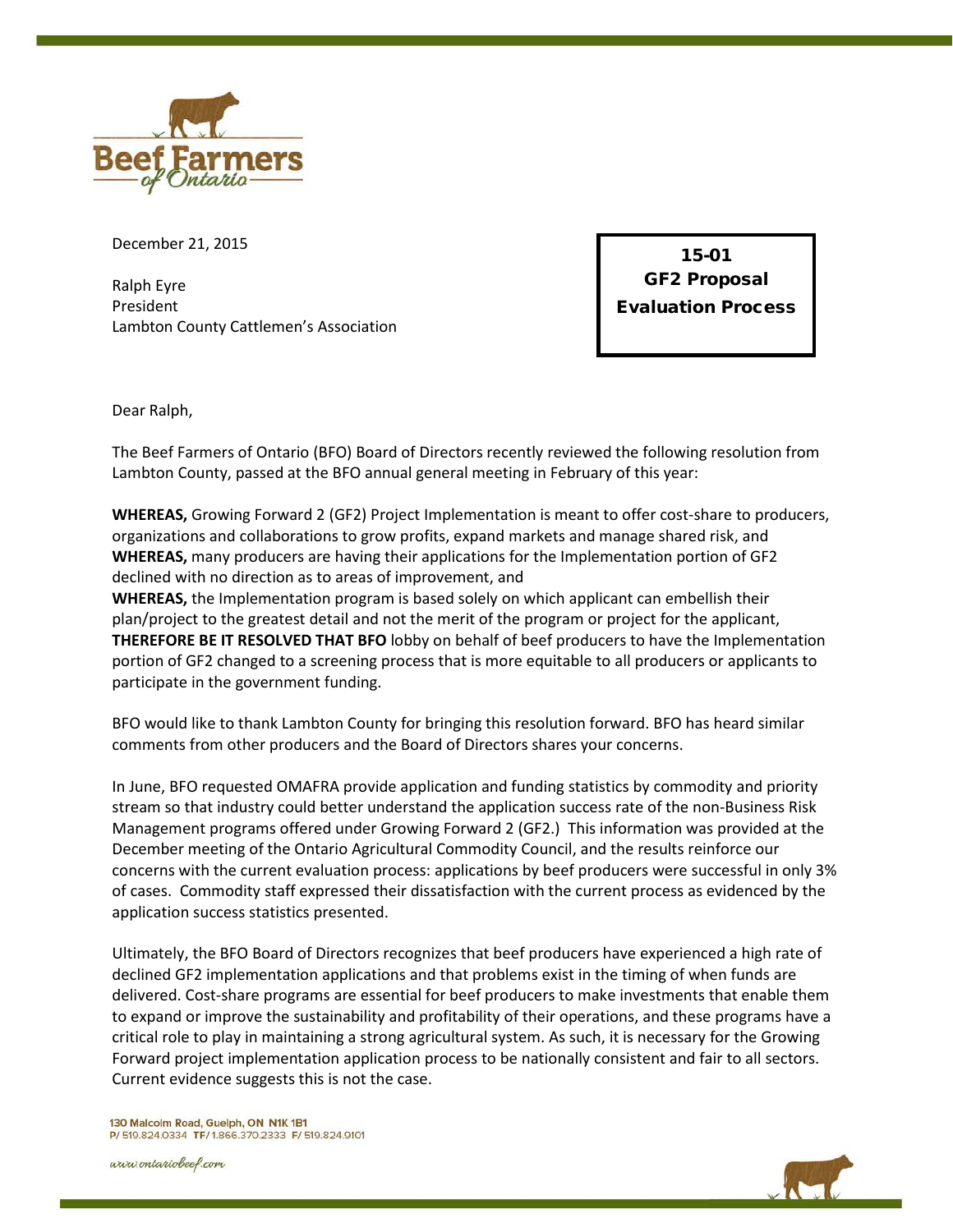BFO staff recently met with the Strategic Policy Branch at OMAFRA to highlight our concerns with GF2 implementation, including the low rate of approvals for beef projects and the need for all sectors to benefit from GF2 implementation. Another topic discussed was the need to allow expenses to be backdated if a project proceeds prior to approval, as many projects are dependent on weather and market factors and cannot wait for funding decisions before being initiated.

BFO will continue to work with the Rural Programs and Strategic Policy branches at OMAFRA on this issue, and we will continue to emphasize the need for a more equitable screening process to increase the number of applications approved under GF2.

It is hoped that positive changes will be made to the project evaluation methods for what remains of GF2, given the number of concerns raised by industry leaders across the commodity sectors. Any further progress on this issue will be communicated to producers in a timely fashion.

Sincerely,

Bob Tockin

Bob Gordanier President

cc: Tom Lassaline Tom Wilson Debbie Coke BFO Board of Directors

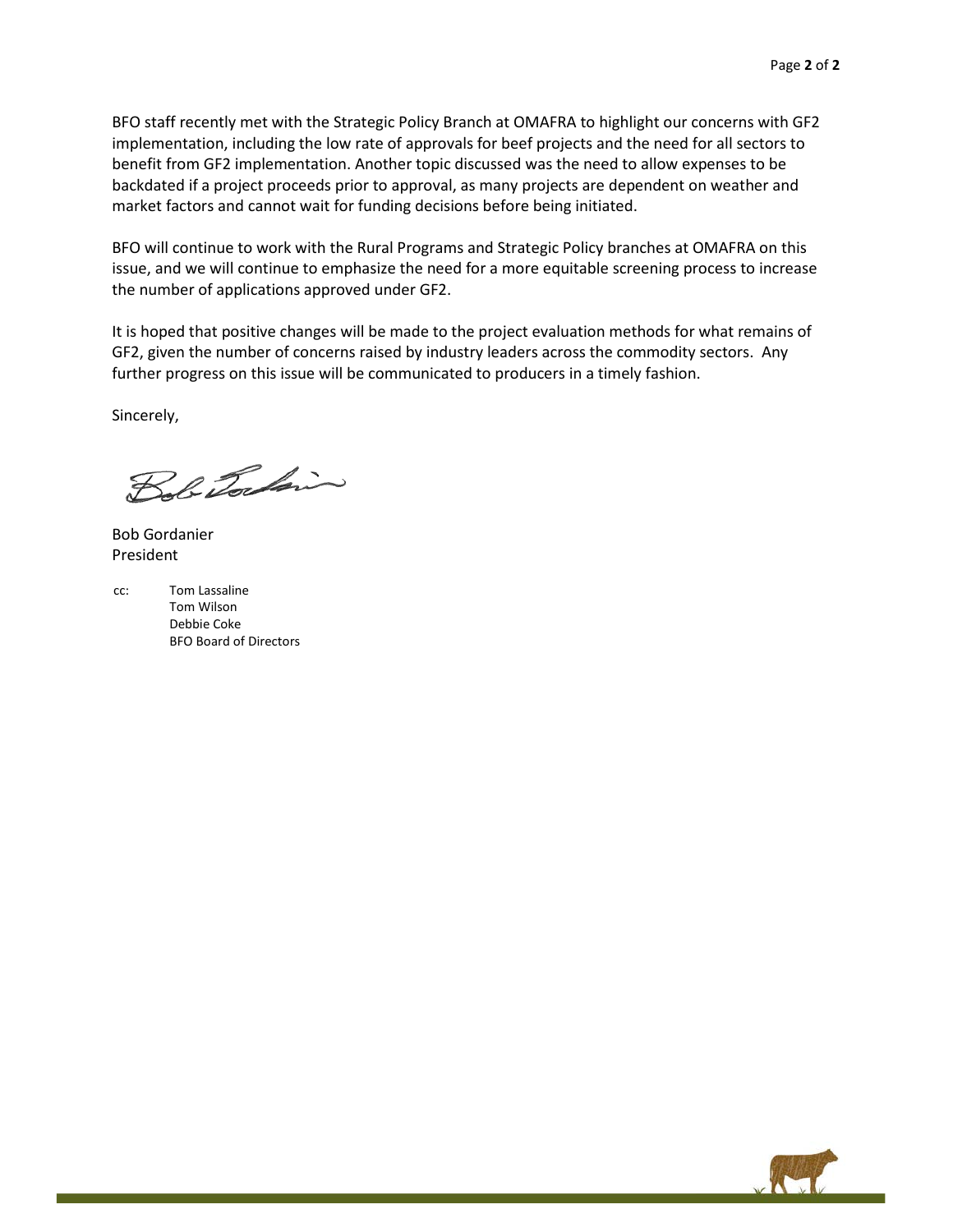

December 10, 2015

Mr. Tony Onufer President, Wentworth County Cattlemen's Association

15-02 Tag Reader **Technology** 

Dear Tony,

The Beef Farmers of Ontario (BFO) Board of Directors has reviewed the following resolution from Wentworth County, passed at the BFO AGM in February of this year:

**WHEREAS** *it is possible and desirable for producers to "read" CCIA tags but to do so requires the producer to be in close proximity to the animal which may be inconvenient, but the technology is available to manufacture "readers" that can read at a longer distance;*

**THEREFORE BE IT RESOLVED THAT BFO** *in concert with other livestock groups approach the industry to produce readers that will function at a distance.*

The BFO Board of Directors is supportive of your recommendation. BFO remains concerned about the number of approved tag models and applicators, in addition to tag reader technology, given the impact this can have on retention rates when proper application methods are not followed. We believe a more vigorous effort needs to be made to promote tag application best practices across the country. BFO believes that the Canadian Cattle Identification Agency (CCIA) must commit to investigate Ultra-High Frequency tag reader technology to allow readers to function at greater distances.

In response to your resolution, please find attached our letter written to CCIA highlighting BFO's traceability guiding principles and producer concerns, and recommending that CCIA investigate Ultra-High Frequency technology.

I hope you find this an adequate response to your resolution. BFO will continue to work with other livestock groups on the issue of traceability technology and will be sure to report back on any progress, further discussions, or action on this matter.

Sincerely,

Bob Tocking

Bob Gordanier President

cc: BFO Board of Directors Ken Mills Steve Colyer

130 Malcolm Road, Guelph, ON N1K 1B1 P/ 519.824.0334 TF/ 1.866.370.2333 F/ 519.824.9101

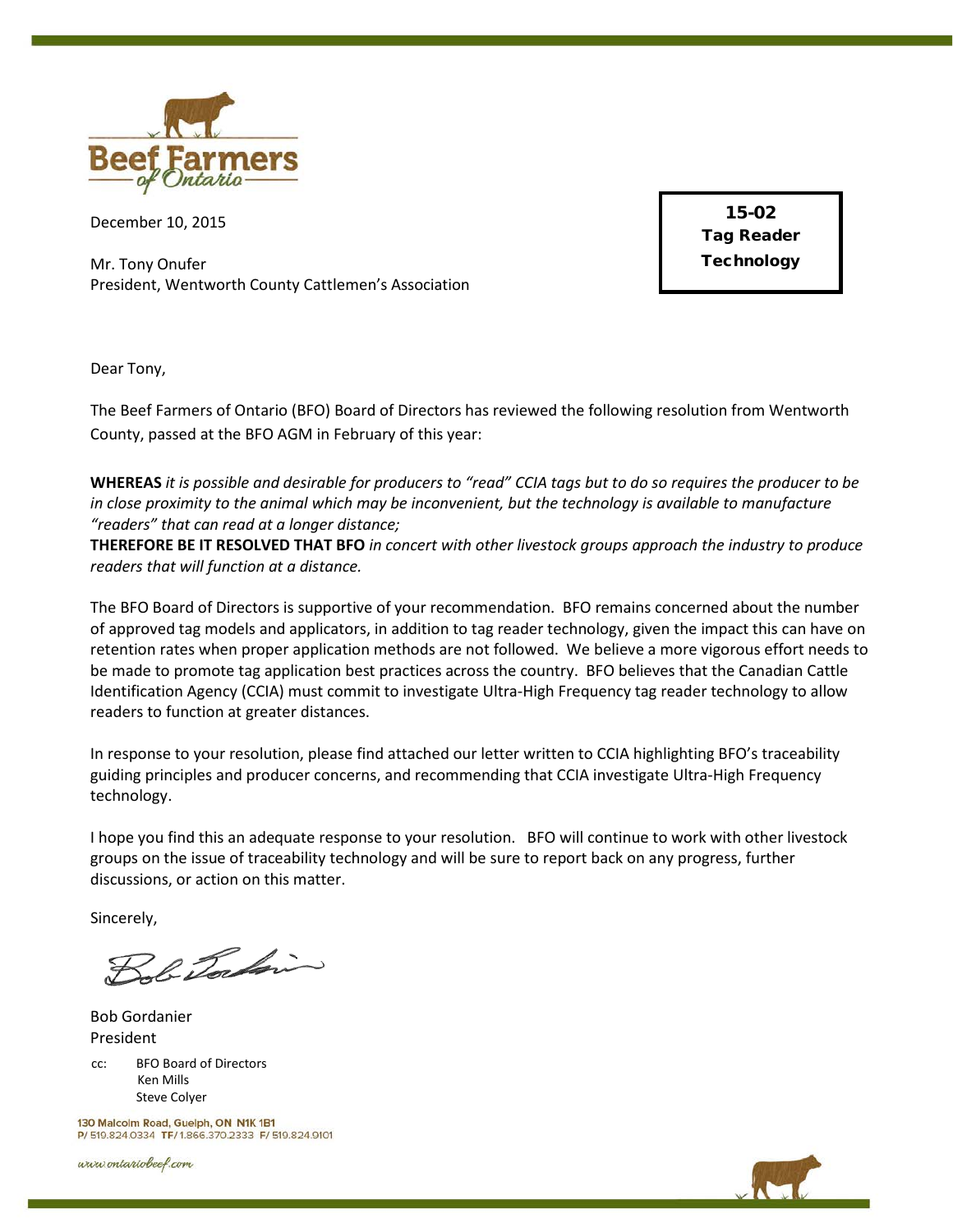

December 21, 2015

Rick Mitchell, President Wellington County Cattlemen's Association

15-03 Feeder Finance Gov't Loan Guarantee

Dear Rick,

The following resolution was brought to the floor and passed at the Beef Farmers of Ontario (BFO) annual general meeting in February of this year:

**WHEREAS**, BFO has already started to lobby the Provincial Government, and

**WHEREAS,** the \$130,000,000 that is currently allotted by the Provincial Government for Feeder Finance Loans is completely used, and

**WHEREAS,** the Provincial Government has been part of this process for a long time and never had to pay out any money, and

**WHEREAS,** this program is very important to the beef industry,

**THEREFORE BE IT RESOLVED THAT BFO** lobby the Provincial Government to increase the Ontario Feeder Cattle Loan Guarantee Program from 130,000,000 to 250,000,000.

In October 2015 in partnership with BFO, OMAFRA began a comprehensive review of the Ontario Feeder Cattle Loan Guarantee Program to fulfill a requirement outlined under the program's Order in Council. Among the list of priorities identified by the joint industry-government working group was the need to increase the Ontario government guarantee, in order to allow the program to better respond to the increase in demand brought on by the significant escalation in cattle prices and growing interest from producers.

BFO's final recommendation to OMAFRA, made in December, was to double the government guarantee from \$32.5 million to \$65 million, which would allow an increase in program lending, up to \$260 million in total. It is our expectation that a decision on this recommendation will be made sometime in 2016. While it is too early to report on the outcome of this recommendation we are cautiously optimistic that our request will be viewed favourably by Cabinet.

I would like to thank the Wellington County Cattlemen's Association for bringing this resolution forward. Any progress on this request will be communicated back to members in a timely fashion.

Sincerely,

Bob Tockin

Bob Gordanier President

cc: Rob Unsworth, Mike Cook, BFO Feedlot Committee, BFO Board of Directors, Cheryl Russwurm

130 Malcolm Road, Guelph, ON N1K 1B1 P/ 519 824 0334 TF/ 1.866 370 2333 F/ 519 824 9101

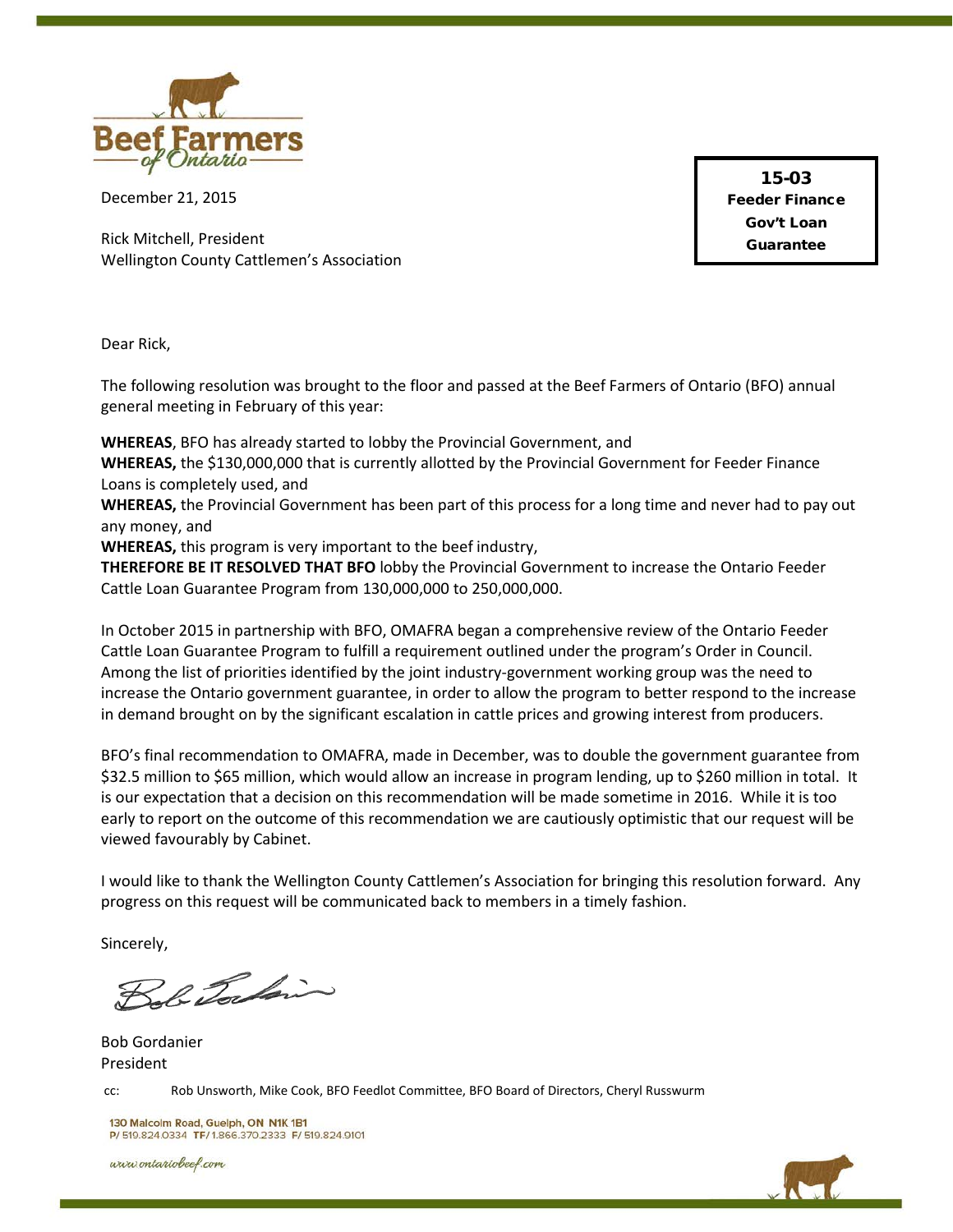

15-04 Feeder Finance Loan Limits

July 14, 2015

Mr. Rick Mitchell President Wellington County Cattlemen's Association

Dear Rick,

The following resolution was brought to the floor and passed at the Beef Farmers of Ontario (BFO) annual general meeting in February of this year:

**WHEREAS**, the price of beef cattle has gone from an average of \$912.00 per head going onto Feeder Finance Loans in November 2011 to an average of \$1,740.60 for purchases in November 2014, which is an increase of 91%, and

**WHEREAS**, as a result, the current limits associated with the program are far below what is needed to keep Feeder Finance Co-ops and members going; and members buying power has decreased significantly, and

**WHEREAS,** increases in both the provincial government limits and individual member loan limits are desperately needed by many current Feeder Finance Co-op members, as well as potential new members,

**THEREFORE BE IT RESOLVED THAT BFO** lobby the provincial government for an increase to the producer loam limits under the Ontario Feeder Cattle Loan Guarantee Program from \$250,000 to \$500,000.

As you are aware, the provincial government announced a boost to the individual loan limits of the Ontario Feeder Cattle Loan Guarantee Program in April of this year. For the purchasing of feeder cattle, new members who enrol in the program are now able to access a loan for up to \$100,000 (an increase of \$50,000), and existing members are now able to access a loan for up to \$500,000 (an increase of \$250,000). The much needed increases will provide new farmers with greater access to affordable financing, and existing farmers will have the financial stability to expand their operations and make new investments, both of which will significantly contribute to the health of Ontario's beef industry.

However, as alluded to in the resolution, the existing program is nearly fully subscribed due to the significant escalation of cattle prices and the widespread popularity of the program. This prevents many cooperatives from taking on new members – in particular, young farmers who account for 32% of the current participants. So while we are extremely pleased by the government's recent decision to increase the individual feeder loan limits, we also recognize that the program lacks sufficient funding to meet growing demand for competitive financing.

…/2

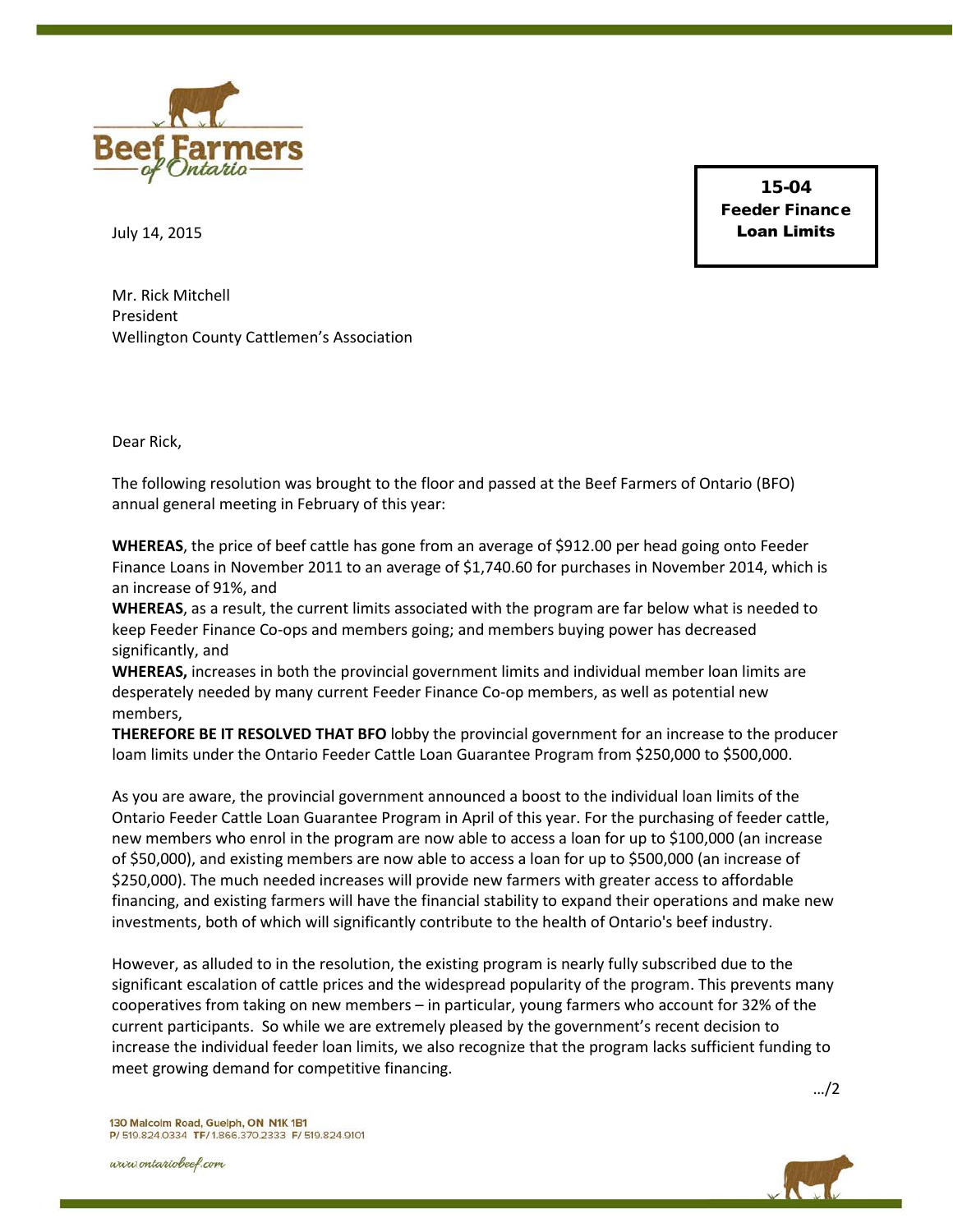To address this concern, BFO undertook an aggressive lobby campaign in advance of the spring 2015 federal budget, requesting federal participation in the program, using the traditional 60/40 split. While we received excellent support from Ontario MPs, our efforts to attract federal participation in this worthwhile program have proved unsuccessful to date. As we approach the fall federal election, BFO will continue to engage federal candidates of all parties to request federal support for the Ontario Feeder Cattle Loan Guarantee Program. I would encourage you to continue to do the same in discussions with candidates in your riding. If successful, federal participation would help to more than double existing financing assuming the lending institutions remain comfortable with level of risk. It would also provide an opportunity to enter into discussions with the province about the inclusion of a potential breeder loan guarantee program.

Additionally, BFO has engaged with the lending institutions to explore opportunities for improving the program. In June, I challenged all of the feeder finance lenders to consider increasing their credit limits to cooperatives under existing terms and with the understanding that the provincial loan guarantee amount would not change. This would mean that the lenders would accept a lower government guarantee percentage while delving out more dollars. Despite this being a significant request, we have been pleased by the initial response and will continue to explore opportunities to improve the program.

I would like to thank the Wellington County Cattlemen's Association for bringing this resolution forward. We would welcome any opportunity to discuss the contents of this letter in more detail at your convenience.

Sincerely,

Rhafain

Bob Gordanier President

cc: Rob Unsworth Al McBurney Harvey Hoggart Dan Hoggart Ross Jeffray Jeff Kobe Steve Thede Jarrett Johnson Matt Shortreed BFO Board of Directors

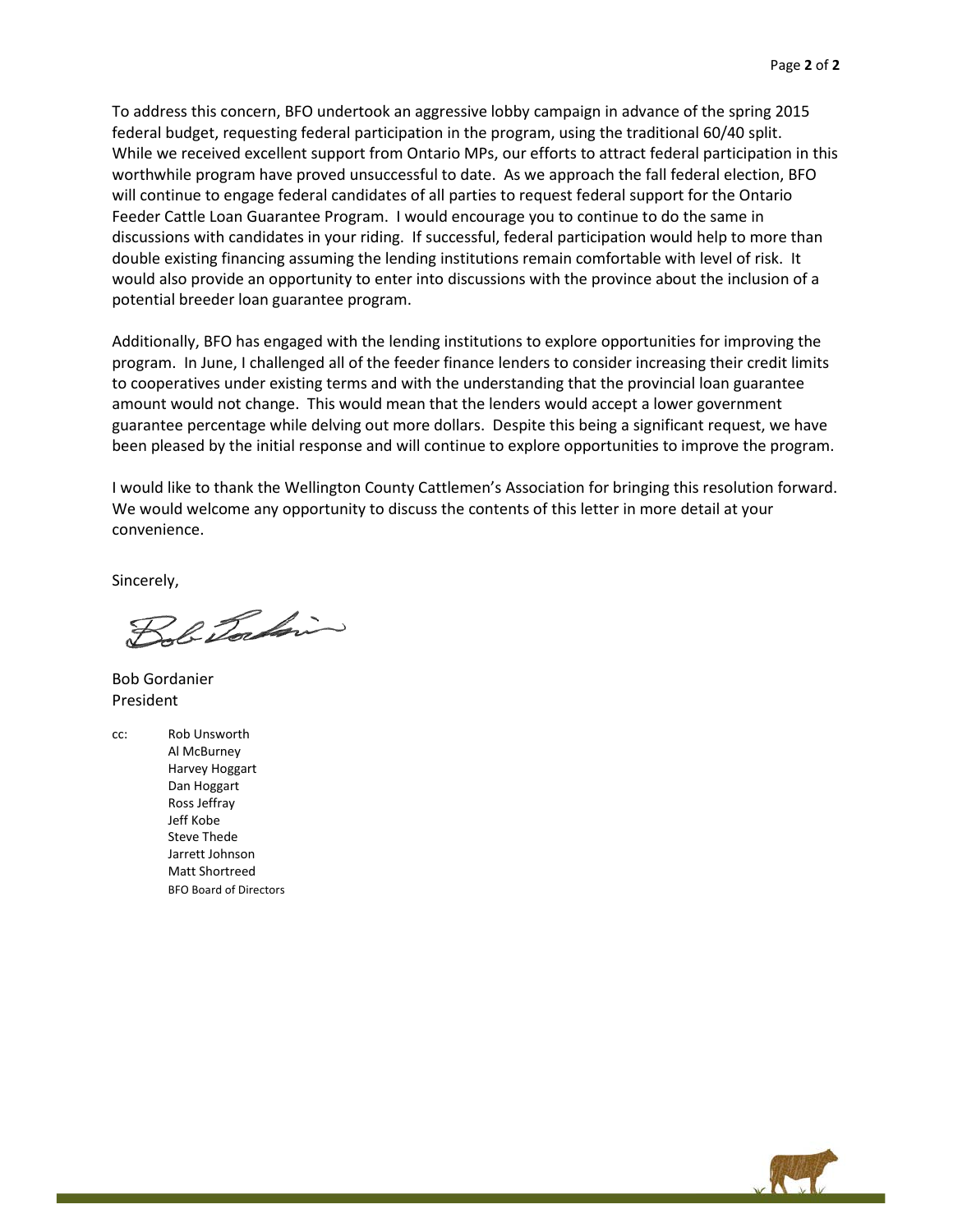

January 25, 2015

Kerry Walton, President Beef Farmers of Timiskaming

15-05 Feeder Finance Administration

Dear Kerry,

The following resolution was brought to the floor and passed at the Beef Farmers of Ontario (BFO) annual general meeting in February of last year:

*WHEREAS, the Feeder Finance Program in Ontario is a valuable component of the cattle industry in the province, and* 

*WHEREAS, the cost of the annual audit is the second largest expense behind labour for most Cooperatives, THEREFORE BE IT RESOLVED THAT BFO continue to work with the Feeder Finance Committee, along with OMAFRA, to investigate methods of streamlining and reducing the administrative burden of the Feeder Finance Clubs, and work towards expanding these programs.*

In partnership with BFO, OMAFRA began a comprehensive review of the Ontario Feeder Cattle Loan Guarantee Program this past fall to fulfill a requirement outlined under the program's Order in Council (OIC). Inclusion of the Breeder Loan Program under the existing feeder cattle loan guarantee was discussed at length by the working group. Notwithstanding the lack of available funding under the existing program that would be needed to reasonably and fairly accommodate both a breeder and feeder loan guarantee OMAFRA has also indicated that a new OIC would be required to facilitate the inclusion of a government guarantee for the breeder program. In other words, OMAFRA has not indicated a willingness to combine both programs under a single OIC, even if the guarantee was raised to a level sufficient to accommodate both programs.

Despite this setback, the BFO Board of Directors fully supports efforts to increase access to affordable financing and will continue to seek ways to address this need. One concept BFO pursued to address this need was to create a new lending structure for the Breeder Loan Program that would provide an increased source of funding for co-ops as a collective unit under an umbrella organization by optimizing the higher aggregate value of the loans in exchange for lower interest rates and optimum loan terms. As you may be aware, the co-ops were asked to consider this request and respond back to BFO with their interest in pursuing this type of arrangement. Unfortunately, response to this proposal was mixed and no decision on an appropriate path forward has been made.

Moving forward, BFO will continue to explore ways to provide new access to competitive financing for Ontario's beef producers.

I would like to thank the Wellington County Cattlemen's Association for bringing this resolution forward and we will strive to keep you apprised of any movements on this file.

130 Malcolm Road, Guelph, ON N1K 1B1 P/ 519.824.0334 TF/ 1.866.370.2333 F/ 519.824.9101

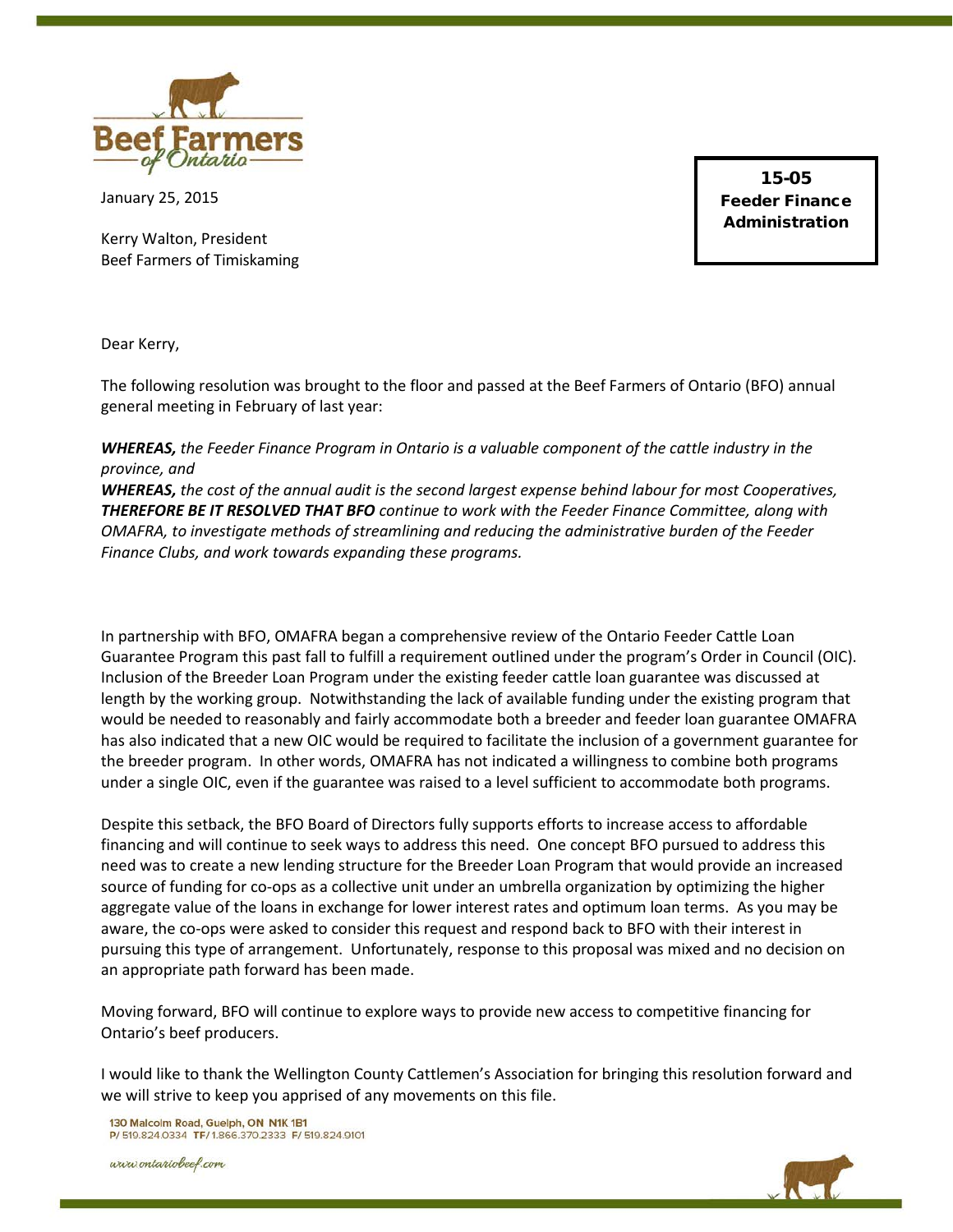Sincerely,

*[signature required]*

Bob Gordanier President

cc: Greg Seed, BFO Feedlot Committee, BFO Board of Directors, Cheryl Russwurm

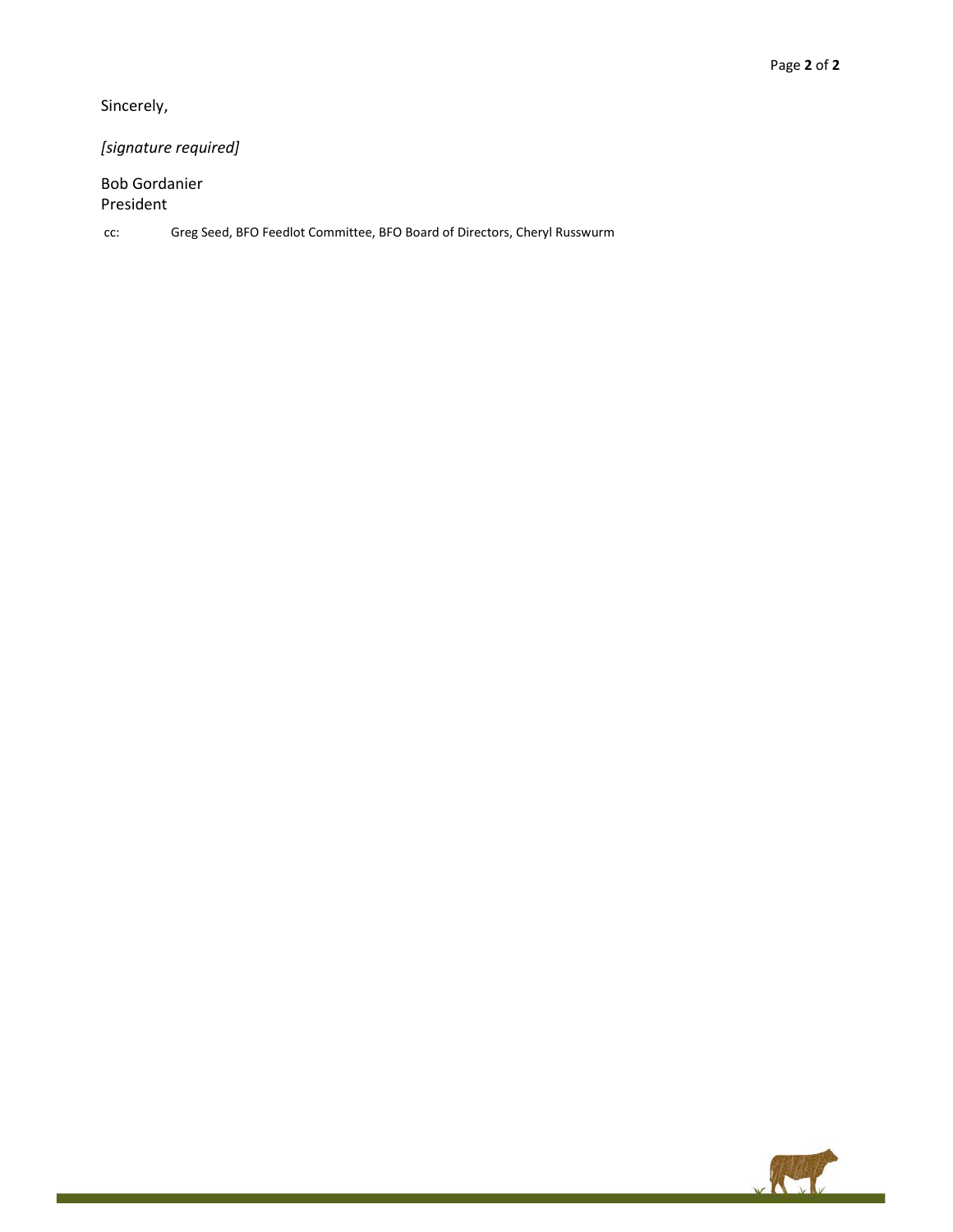

September 30, 2015

Mr. Dave Perry President Frontenac Cattlemen's Association

15-07 Fencing Assistance

Dear Dave,

The following resolution was brought to the floor and passed at the Beef Farmers of Ontario (BFO) annual general meeting in February of this year:

**WHEREAS,** BFO and the Ontario Beef Industry stakeholders realize that there is a shortage of beef animals in Ontario, and

**WHEREAS,** those involved in the Beef Industry realize that to maintain the current infrastructure we need to increase the cow/calf numbers,

**THEREFORE BE IT RESOLVED THAT BFO** lobby all levels of government to obtain funding that would enable producers to fence farm land that would be suitable for pasturing Beef animals and thereby allowing producers to raise a larger number of beef animals.

The BFO Board of Directors recently reviewed this resolution and recognizes the significant cost of fencing farmland for pasturing cattle, as well as the importance of ensuring these costs are minimized through government financial assistance whenever possible. The lack of perimeter fencing in Ontario limits expansion of the province's cow herd and presents a costly barrier to business growth for farmers looking to start or expand their beef operations. Making fencing more affordable for farmers will help them raise more beef cattle, which is in the best interest of Ontario's entire beef industry and related sectors.

BFO has approached the Ontario government about securing government funding for perimeter fencing. This was discussed at a meeting in May with the Honourable Jeff Leal, Minister of Agriculture, Food and Rural Affairs, where we expressed the importance of government financial assistance for fencing infrastructure and how a cost-share program for perimeter fencing, amongst other things, would help spur expansion of Ontario's cow herd.

This request for government funding was also made in BFO's recently submitted comments to the Ministry of Economic Development, Employment and Infrastructure (MEDEI) during its infrastructure

130 Malcolm Road, Guelph, ON N1K 1B1 P/ 519.824.0334 TF/ 1.866.370.2333 F/ 519.824.9101

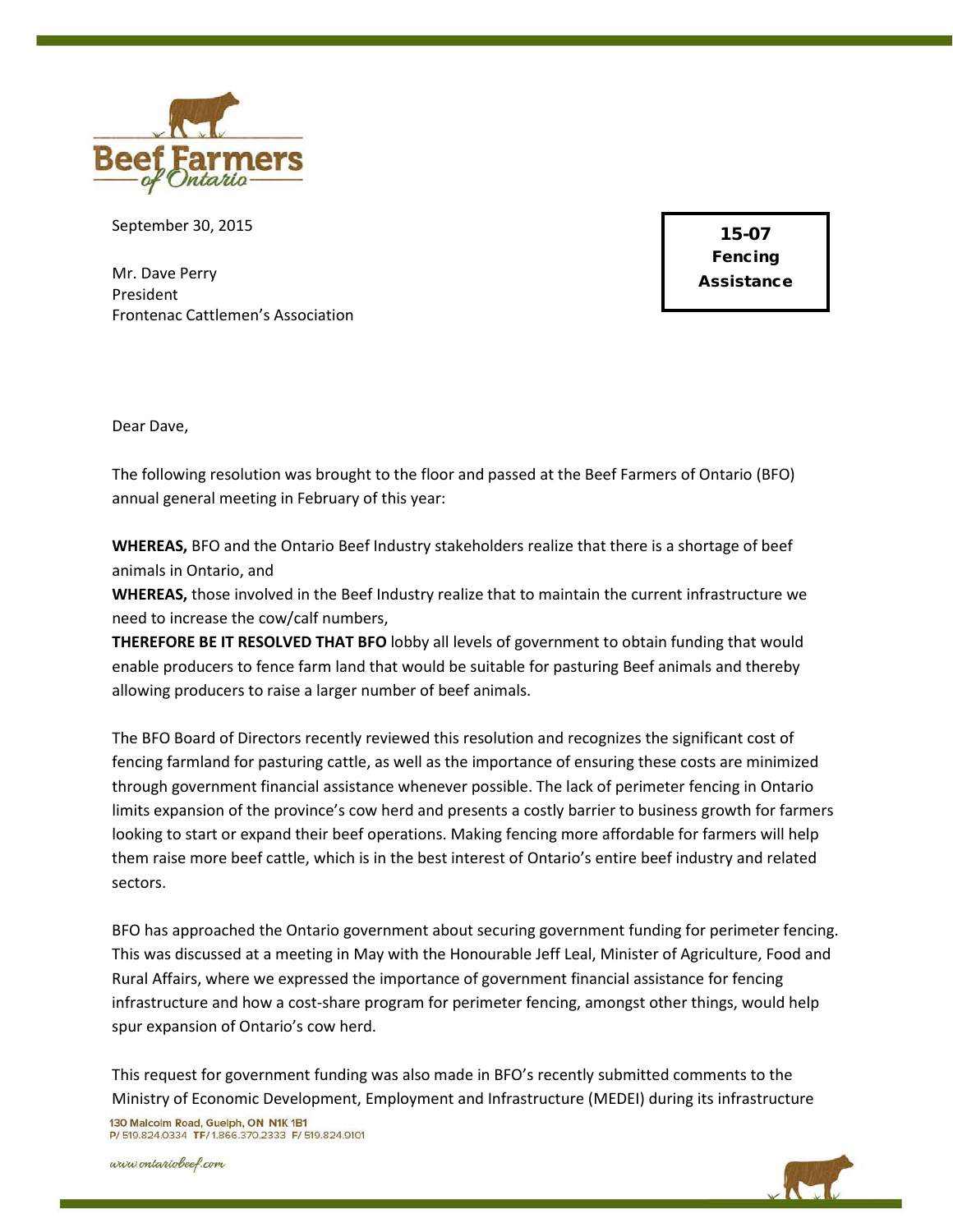consultations on *Moving Ontario Forward – Outside the Greater Toronto and Hamilton Area*. MEDEI was looking for input on how the Ontario government should invest in projects that address critical infrastructure needs in communities outside the Greater Toronto and Hamilton Area across the province. BFO recommended the creation of a dedicated cost-share infrastructure program for perimeter fencing, available province wide. As stated in our comments to MEDEI, partnering with producers to provide a cost-share program that assists farmers in building quality perimeter fencing in communities across Ontario would be an efficient and effective way for the provincial government to support the beef industry and the local economies of rural communities.

In addition to our requests to the provincial government, the need for funding for critical infrastructure, including fencing, was highlighted as a priority in the BFO Federal Election Toolkit. We have encouraged members to ask candidates how they and their parties plan to support growth and expansion in the beef industry, and specifically how they plan to support beef farmers, both new and old, in accessing competitive and sufficient low-cost financing and grants for the purchase of animals, land, equipment and critical infrastructure, such as perimeter fencing. BFO has pitched the idea of a dedicated 'Ontario/Canada Livestock Perimeter Fencing Program' for new or expanding operations as a policy option for federal parties and their candidates to consider.

While a final report has not yet been completed, the need for cost-share programming for fencing infrastructure was a comment heard throughout the workshops held on Southern Ontario cow herd expansion this August and September. BFO board and staff have identified this issue as a barrier to expansion and as a priority for future funding to be discussed with the federal and provincial governments. BFO will continue to push for funding assistance for fencing and will seek out any opportunities for reducing the financial burden placed on producers by the high-cost of fencing farmland for pasture.

I would like to thank the Frontenac Cattlemen's Association for bringing this resolution forward. We will keep you apprised of any movements on this file.

Sincerely,

Bob Torkin

Bob Gordanier President

cc: BFO Board of Directors Jeff Peters Alec MacGregor Kim Sytsma Kim Weedmark Jamie Clark Terry Brownell

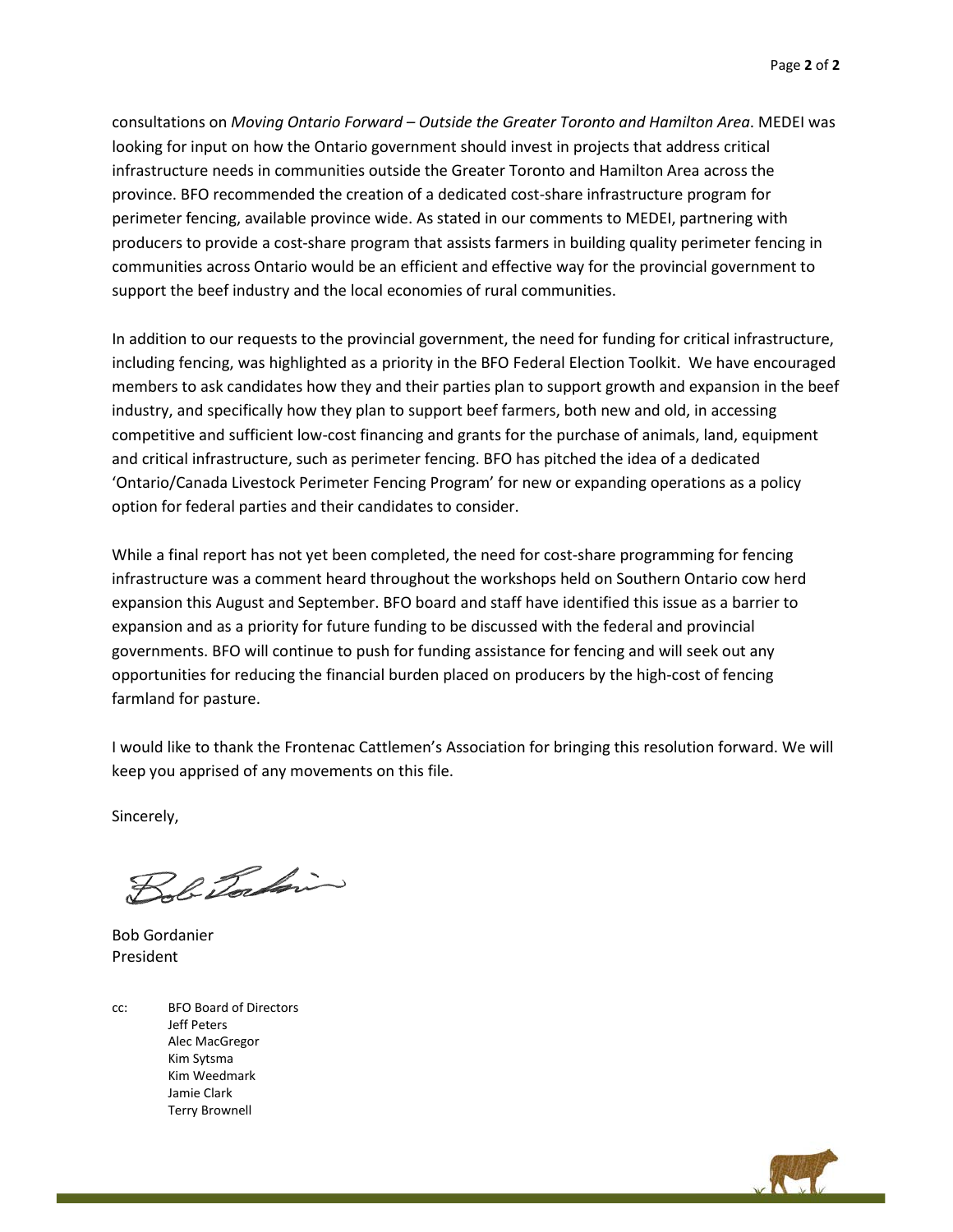

August 25, 2015

15-08 Sustainable Beef Production

Mr. Jarrett Johnson President Bruce County Beef Farmers

Dear Jarrett,

The following resolution was brought to the floor and passed at the Beef Farmers of Ontario (BFO) annual general meeting in February of this year:

**WHEREAS,** "Sustainable Agriculture" is being promoted by many sectors, and **WHEREAS,** it is important for long term food production, **THEREFORE BE IT RESOLVED THAT BFO** encourage and promote programs aimed at long term cattle and beef production in Ontario.

The BFO Board of Directors recently reviewed this resolution and agrees that sustainable agriculture programs and initiatives play an important role in ensuring that we have long-term food production and food security in Ontario. We are pleased to support a number of programs that contribute to the longterm sustainability of cattle and beef production, both provincially and nationally.

As you may know, Canada's beef industry has several national-level sustainability initiatives and programs underway, including the Canadian Roundtable for Sustainable Beef and the Verified Beef Production Plus program, both of which BFO is a participating member. In addition, McDonalds has their verified sustainable beef project that BFO has been actively engaged in through its development stages. We feel that these national-level beef sustainability initiatives are promising and advanced in their progress, and we are enthusiastic about their projected outcomes, as they aim to set indicators for economically and environmentally sustainable beef production and contribute to a prosperous beef industry in Canada for decades to come.

In addition to the work being done nationally, BFO is also pleased to be involved in the Ontario Livestock Sustainability Working Group as a means for advancing sustainable production practices and outcomes at the provincial level. As sustainable agriculture becomes more of a "hot topic", we are proud to be members of these various groups and initiatives, which have been driven by producers and are far along in development and implementation.

…/2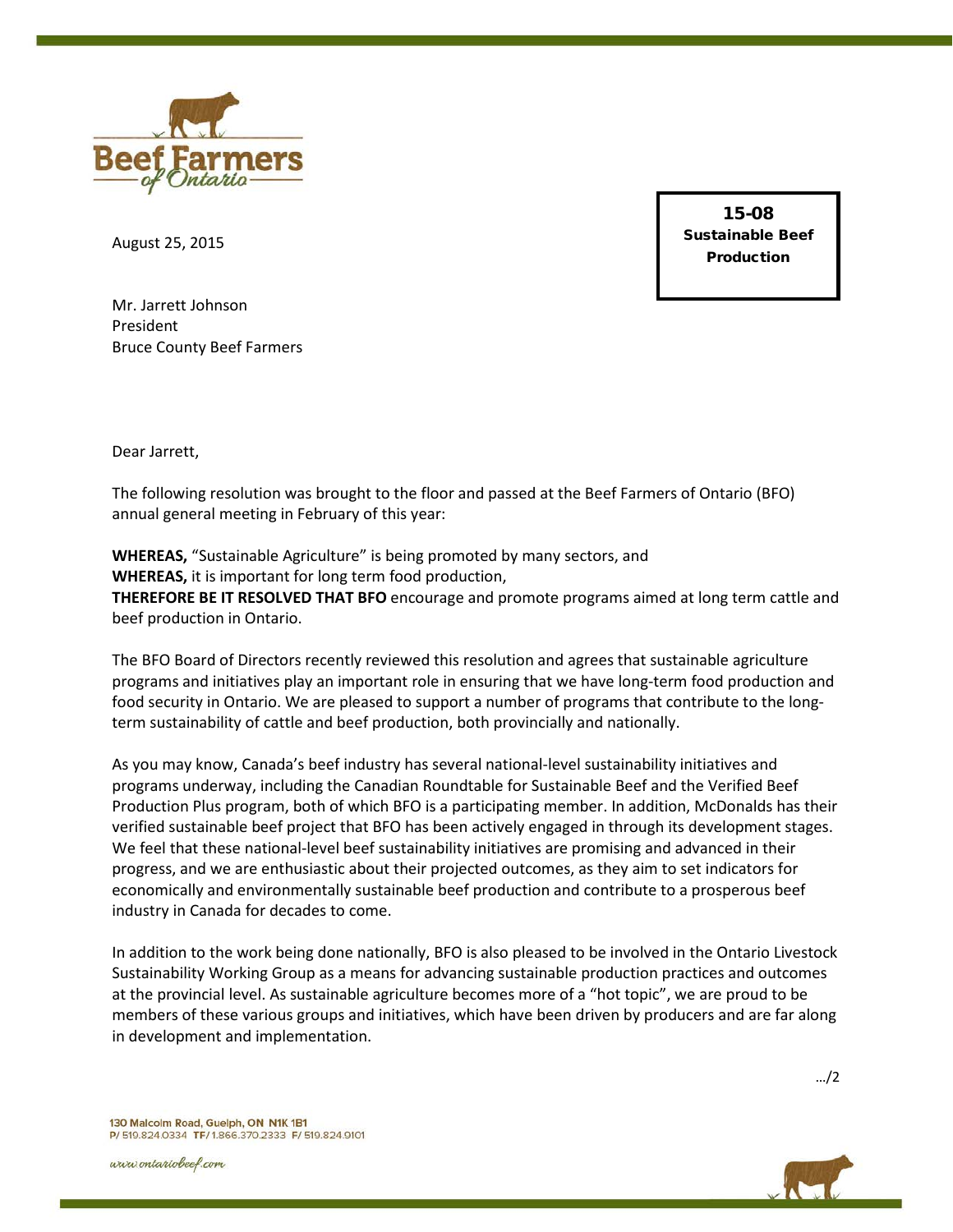BFO itself has projects underway that aim to expand Ontario's cow herd, in order to maintain the health and longevity of our beef industry and its supporting infrastructure, such as auction marts and processors. To increase beef production in Ontario, BFO has developed a plan to expand the industry in Northern Ontario, where there is affordable land, access to water and environmental conditions ideal for raising livestock. In addition to this Northern Ontario initiative, BFO has a new project getting underway this summer that will identify pathways and resources for facilitating cow herd expansion in Southern Ontario.

There are many layers of efforts and initiatives looking at sustainable beef production provincially, nationally and globally, and the sustainability of Ontario's beef industry is a top priority of BFO.

I would like to thank Bruce County Beef Farmers for bringing this resolution forward. We would welcome any opportunity to discuss the contents of this letter in more detail at your convenience.

Sincerely,

Bob Tockin

Bob Gordanier President

cc: Steve Thede Steve Eby Scott MacDonald BFO Board of Directors

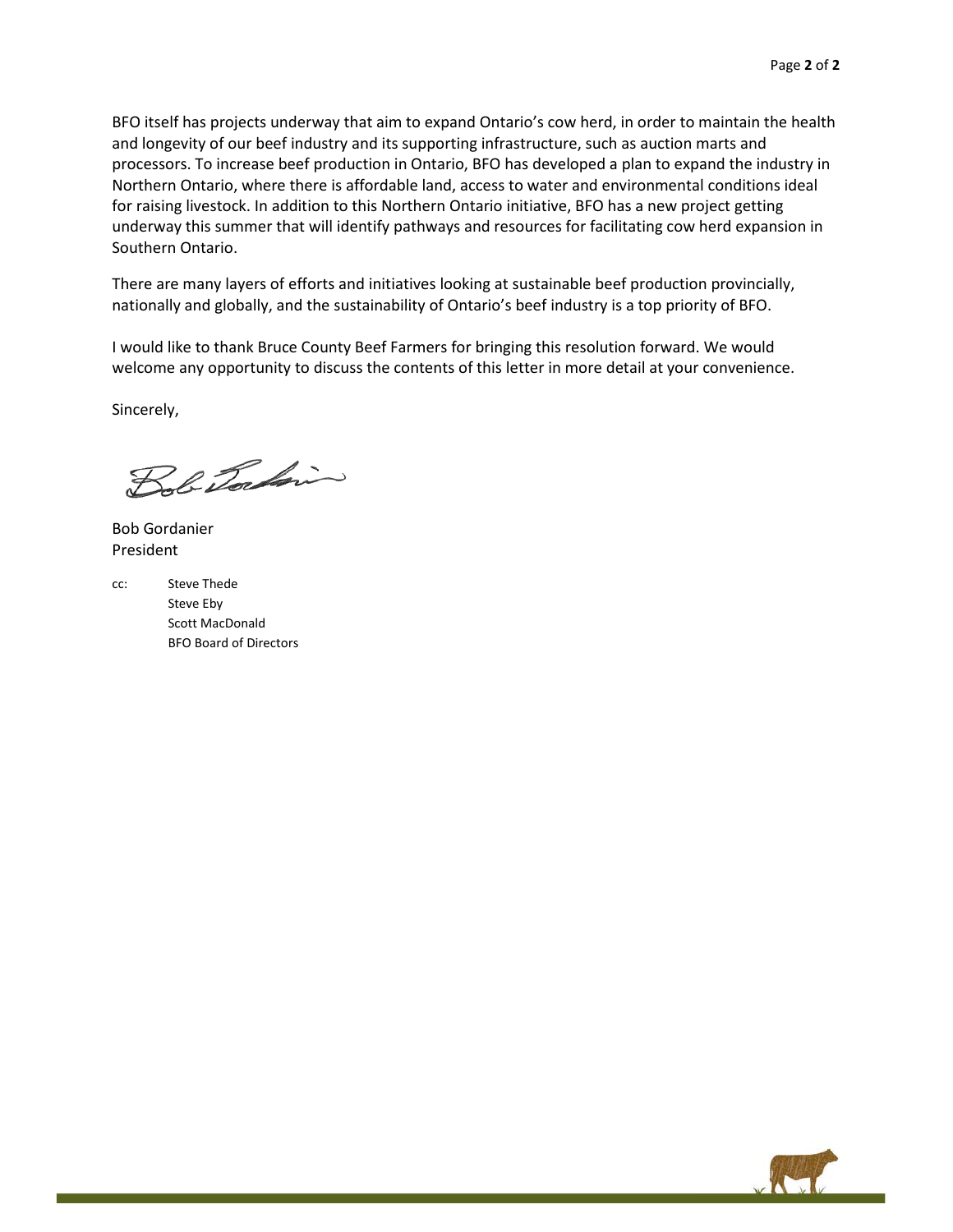

15-09 Capital Gains Exemption

June 16, 2015

Brian Adams President, Grey County Beef Farmers Association

Dear Brian,

The Beef Farmers of Ontario (BFO) Board of Directors recently reviewed the following resolution from Grey County:

**WHEREAS,** *the value of farm property assets has risen at an alarming rate, and* **WHEREAS,** *the present value of \$800,000.00 in capital gains exemption is inadequate*, **THEREFORE BE IT RESOLVED THAT BFO** *lobby the General Farm Organizations to ask that the capital gains exemption be raised to a higher level.*

BFO would like to thank Grey County for bringing this resolution forward. As announced in the 2015 federal budget on April 21, the lifetime capital gains exemption for dispositions of farm property has been increased from \$813,600 to \$1 million for 2015. Farmers disposing of agricultural properties can qualify for expanded, lifetime tax exemption on capital gains of up to \$1 million.

Increasing the capital gains exemption should help retiring farmers manage the tax implications of significant increases in the value of farm land. In addition, BFO is currently investigating different options for addressing the implications of the rising value of farm property assets.

We hope this provides an adequate response to your request for BFO to lobby for the capital gains exemption to be raised.

Sincerely,

Bob Tocking

Bob Gordanier President

cc: BFO Board of Directors Don Hargrave

130 Malcolm Road, Guelph, ON N1K 1B1 P/ 519.824.0334 TF/ 1.866.370.2333 F/ 519.824.9101

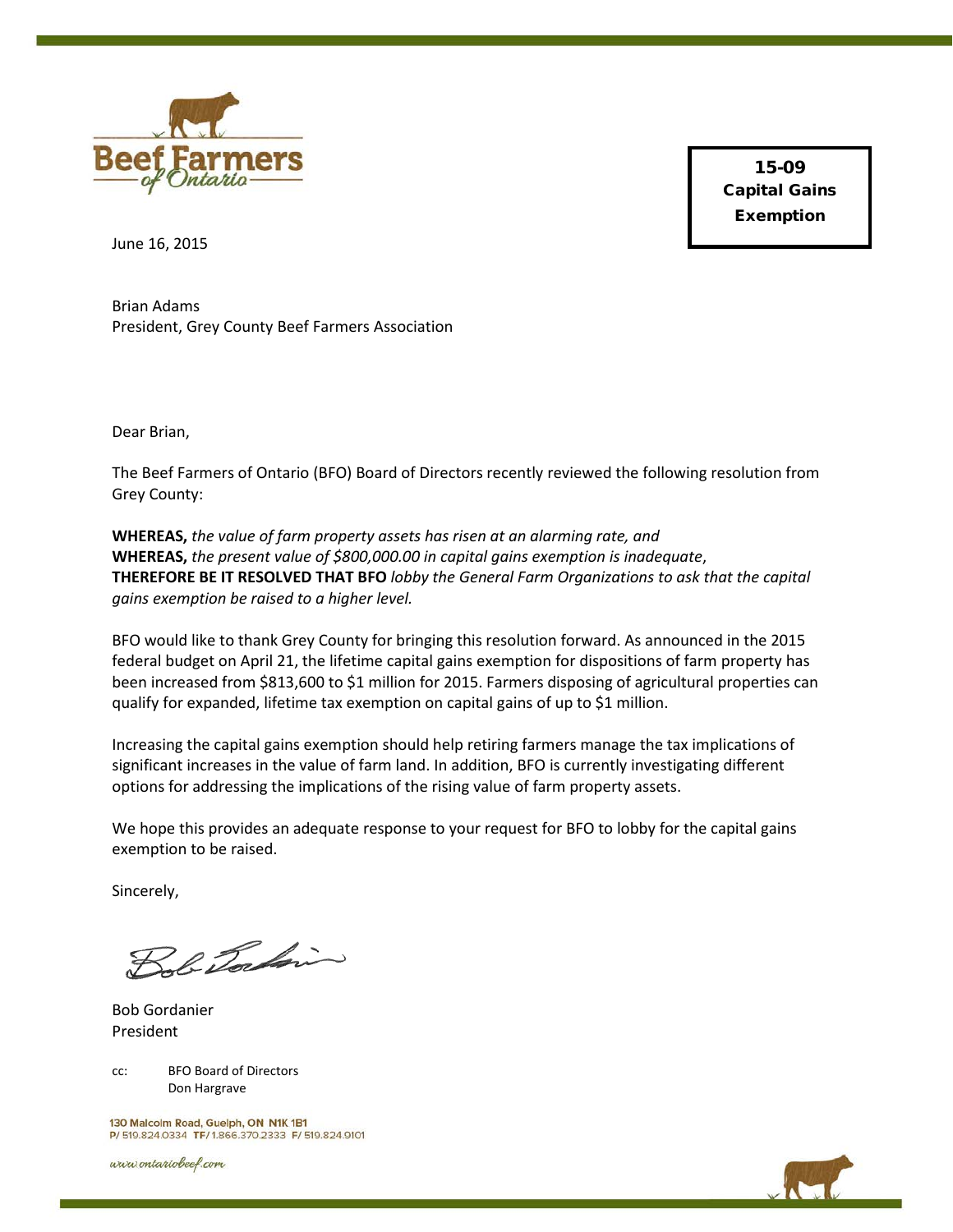

15-10 **Joyceville** Abbattoir/Frontenac Dairy Farm

June 30, 2015

Dave Perry President and Advisory Councillor, Frontenac County

Dear Dave,

The Beef Farmers of Ontario (BFO) Board of Directors recently reviewed the following resolution from Frontenac County:

### **WHEREAS,** *2015 is a Federal election year, and*

**WHEREAS,** *the abattoir at Joyceville Penitentiary is a critical part of the local food infrastructure, and* **WHEREAS,** *a significant portion of the Beef Farmers of Ontario revenue comes from the dairy sector, and* **WHEREAS,** *the prison farms spend a large amount of money on inputs from local farm businesses.* **THEREFORE BE IT RESOLVED THAT BFO** *consider writing the Federal party leaders asking for the restoration of the Frontenac Penitentiary dairy farm and the continuation of the abattoir at Joyceville Penitentiary.*

BFO would like to thank Frontenac County for bringing this resolution forward. The BFO Board of Directors supports the request to write a letter to the federal parties requesting the continuation of the abattoir at Joyceville Institution. While the abattoir at Joyceville Institution is important to the beef industry, the BFO Board of Directors decided that they were not willing to include a request for restoration of the Frontenac Penitentiary dairy farm, as this is not a beef industry issue.

A copy of BFO's letter requesting the continuation of the abattoir at Joyceville Institution, sent to the federal Minister of Agriculture and the opposition critics of agriculture, are attached. The BFO Board of Directors felt that these were more appropriate destinations for the request than the federal party leaders.

We hope this provides an adequate response to your request for support of the continuation of the abattoir at Joyceville Institution.

Sincerely,

Bob Tockin

cc: BFO Board of Directors; Jeff Peters Bob Gordanier President

130 Malcolm Road, Guelph, ON N1K 1B1 P/ 519.824.0334 TF/ 1.866.370.2333 F/ 519.824.9101

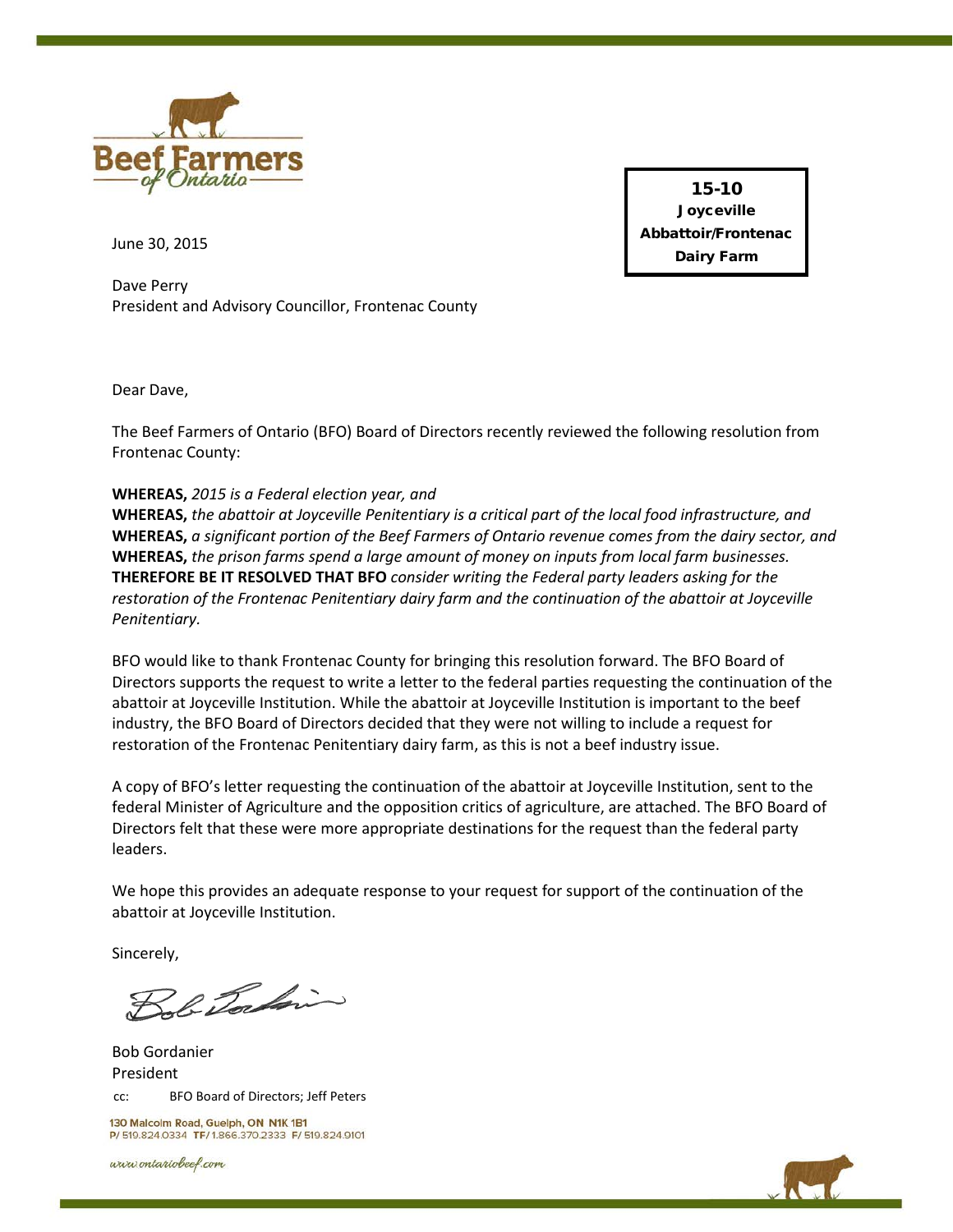

15-11 Line Fences Act

October 27, 2015

Dave Campbell President, Lanark County Cattleman's Association

Dear Dave,

The Beef Farmers of Ontario (BFO) Board of Directors recently reviewed the following resolution from Lanark County:

*WHEREAS, the current edition of The Line Fences Act of Ontario allows the fence viewers discretion to assess responsibility of the line fence construction and maintenance based on the value of said fence. For example, a livestock producer may end up having to maintain more than half of the fence versus the adjacent property owner that may not have livestock, perhaps a cash cropper, municipality, or a severed lot owner, and WHEREAS, this type of decision by fence viewers can place undue burden on livestock producers, THEREFORE BE IT RESOLVED THAT BFO lobby the provincial government to provide external or line fence financial assistance to livestock producers OR Amend the Line Fences Act to make construction and maintenance of line fences a mandatory 50-50 split.*

BFO would like to thank Lanark County for bringing this resolution forward. The BFO Board of Directors recognizes the need of beef farmers for affordable fencing, in particular for expanding pastureland, and supports pursuing funding support for line fences.

Currently, when assigning responsibility for building and financing a fence, fence viewers consider the type of fencing "typical" of the area. If that fencing is sufficient for the needs of the requesting party, the viewer will, in the majority of cases, assign each party building and maintenance responsibility for 50% of the fence. Assigning responsibility to maintain one's side of a fence is not typical of cases where the land is of a non-residential use such as agriculture. If the requesting party requires a specific type of fencing that is more expensive than the fencing "typical" of the area, that party is likely to be assigned responsibility for construction of the fence, with the other party reimbursing 50% of the costs of a "typical" fence. The requesting party must cover the rest of the fence's expenses. If the viewer feels that both parties benefit from the construction of the fence, 50% of the fence's building and maintenance responsibility will likely be assigned to each party even if the fence is "atypical". This outcome is very common if the fence will separate two parcels of farmland.

If a fence requires removal and replacement and there have been no changes in land use, viewers will typically allocate costs and responsibility to parties in line with how they were allocated according to the act when the original fence was built. Otherwise, viewers will assign costs and responsibility similarly to how they would the initial construction of a new fence. Negligence in maintaining one's portion of the fence that results in the other party incurring maintenance expenses may result in reimbursement and the negligent party being taxed to recover expenses.

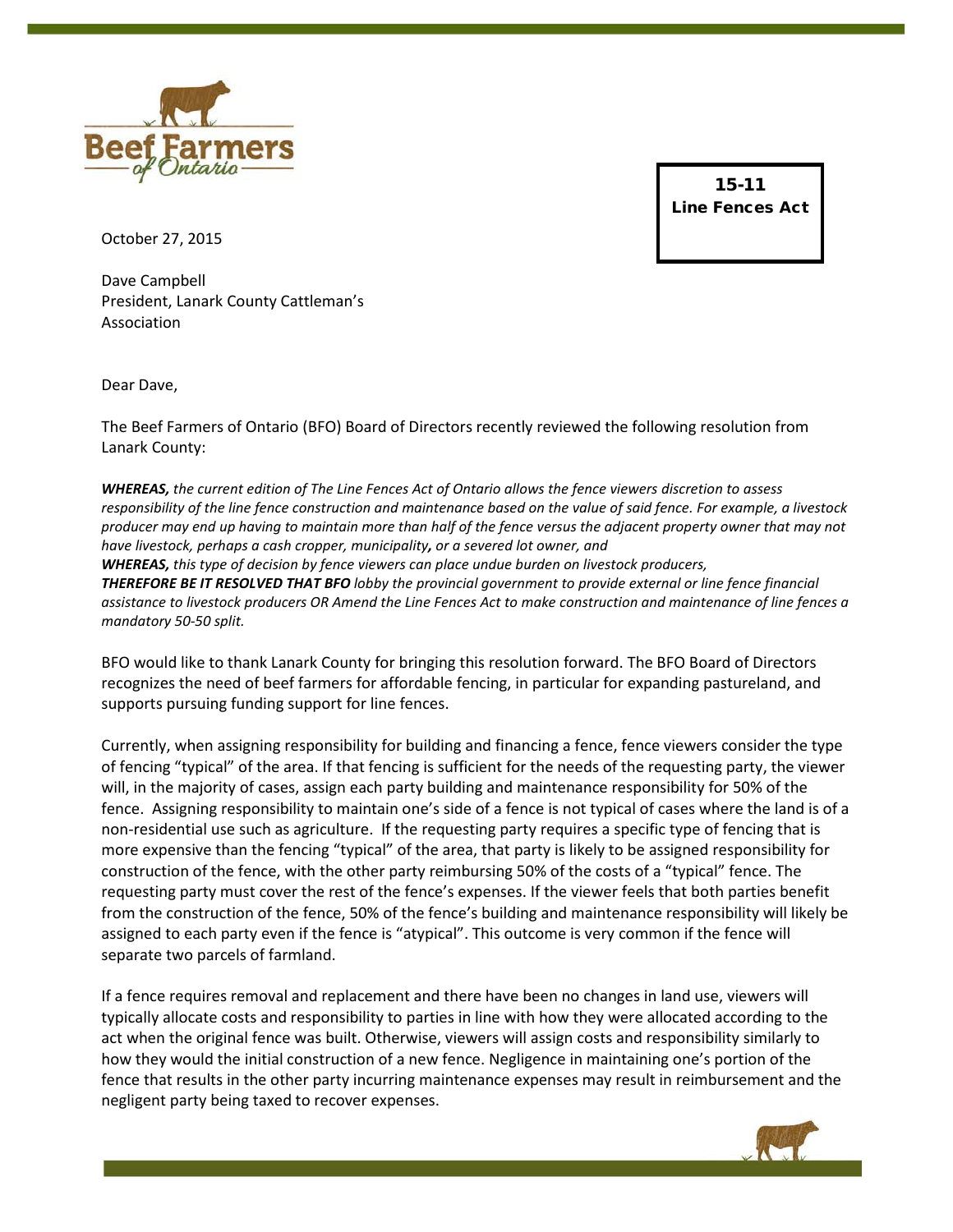In speaking with the Ministry of Municipal Affairs, it was communicated that these outcomes are representative of the vast majority of cases, and a beef farmer would expect to bear more than 50% share in instances where their lot borders non-agricultural land and an "atypical" fence is required. The Line Fences Act is not implemented differently depending on municipality, but these outcomes may be different if the Act is overridden by municipal bylaws, and the Pounds Act may regulate the containment of cattle outside the authority of the Line Fences Act.

BFO recognizes the significant costs imposed on beef producers by the need for suitable perimeter fencing, as well as the importance of ensuring these costs are minimized through government financial assistance. The BFO Board of Directors recognizes that a lack of available cost-share funding for perimeter fencing projects limits expansion potential of the province's cow herd, and presents a costly barrier to business growth for farmers looking to start or expand their beef operations. To address this concern, BFO raised the issue in May and again this October with the Honourable Jeff Leal, Minister of Agriculture, Food and Rural Affairs.

This request for government funding was also made in BFO's recently submitted comments to the Ministry of Economic Development, Employment and Infrastructure (MEDEI) during its infrastructure consultations. MEDEI was looking for input on how the Ontario government should invest in projects that address critical infrastructure needs in communities across the province. BFO recommended the creation of a dedicated cost-share infrastructure program for perimeter fencing be created, available province wide. As stated in our comments to MEDEI, partnering with producers to provide a cost-share program that assists farmers in building quality perimeter fencing in communities across Ontario would be an efficient and effective way for the provincial government to support the beef industry and the local economies of rural communities.

In addition to our requests to the provincial government, the need for funding for critical infrastructure, including fencing, was highlighted as a priority in the BFO Federal Election Toolkit. We encouraged BFO members to ask candidates how they and their parties plan to support growth and expansion in the beef industry and, specifically, how they plan to support beef farmers in accessing competitive and sufficient low-cost financing and grants for the purchase of animals, land, equipment and critical infrastructure, such as perimeter fencing. Specifically, BFO pitched the idea of creating a dedicated 'Ontario/Canada Livestock Perimeter Fencing Program' for new or expanding operations, as a policy option for the federal government to consider. We will continue to push this idea during our routine engagements with MPs.

Furthermore, while a final report has not yet been produced, the need for cost-share programming for fencing infrastructure was a comment heard throughout the workshops held on southern cow herd expansion during the month of August.

BFO will continue to push for fencing assistance funding, and will seek out any opportunities to reduce the financial burden placed on producers by the high-cost of fencing farmland for pasture.

Sincerely,

Bob Torkin

Bob Gordanier President

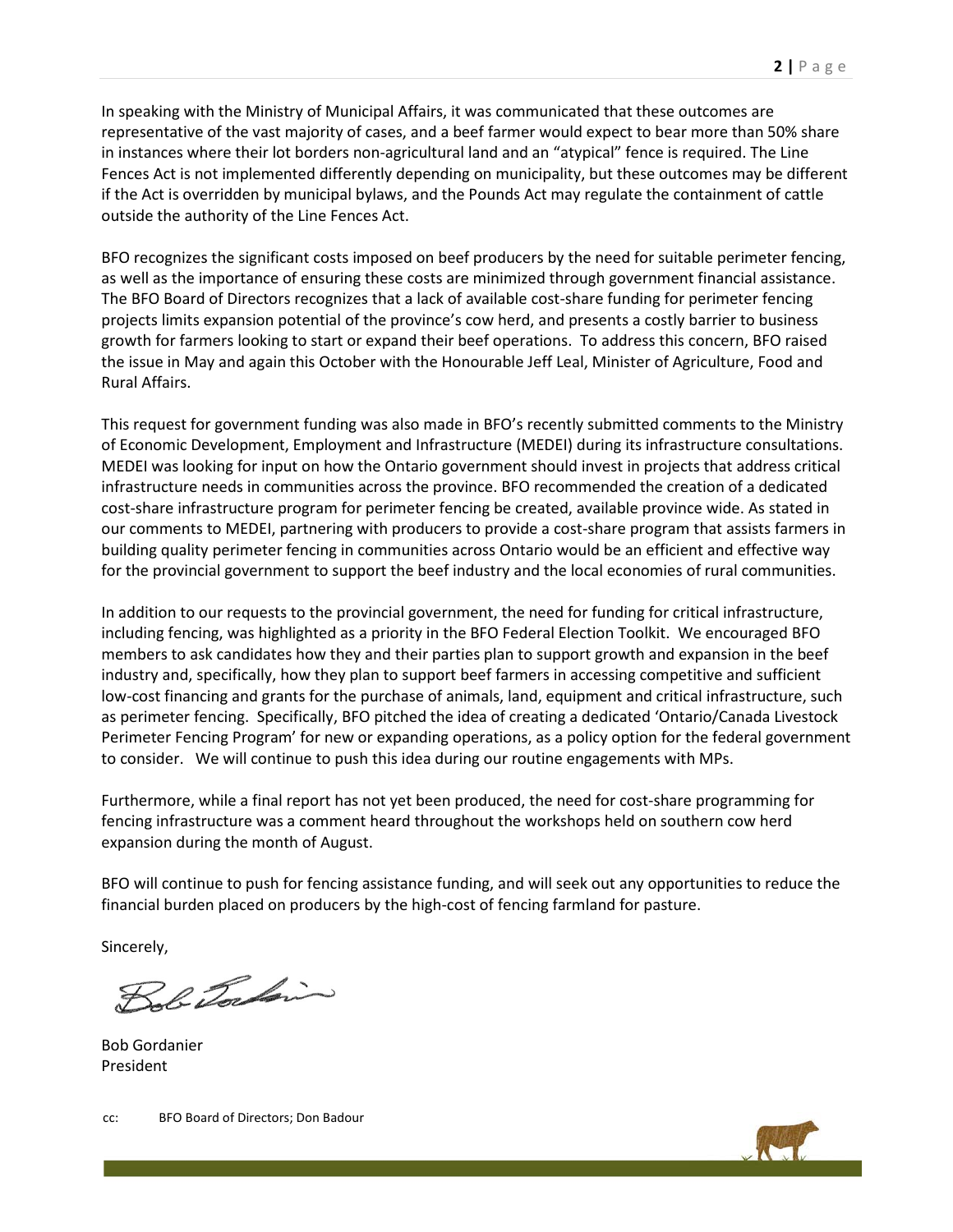

July 7, 2015

15-12 **Sharecost** Program Year

Mr. Jamie Clark President Stormont Cattlemen's Association

Dear Jamie,

The following resolution was brought to the floor and passed at the Beef Farmers of Ontario (BFO) annual general meeting in February of this year:

**WHEREAS,** Sharecost starts January 1<sup>st</sup> and expenses are not covered for the month of December, **THEREFORE BE IT RESOLVED THAT BFO** extend the Sharecost period to cover one full year.

The BFO Board of Directors recently reviewed this resolution and agrees that the Sharecost Program should be extended to cover eligible expenses incurred within the parameters of the program guidelines for a full twelve months, from December 1 to November 30.

Full program guidelines, including the requested changes, were included in the annual Sharecost Program package that was sent to all counties this past April and can also be found on the BFO website under the 'programs' tab.

I trust you find this an adequate response to your resolution. Should you have any questions in regards to the administration of the BFO Sharecost Program please contact Bethany Storey at the BFO office.

Sincerely,

Sol Tochin

Bob Gordanier President

cc: Alex McIntosh



130 Malcolm Road, Guelph, ON N1K 1B1 P/ 519.824.0334 TF/ 1.866.370.2333 F/ 519.824.9101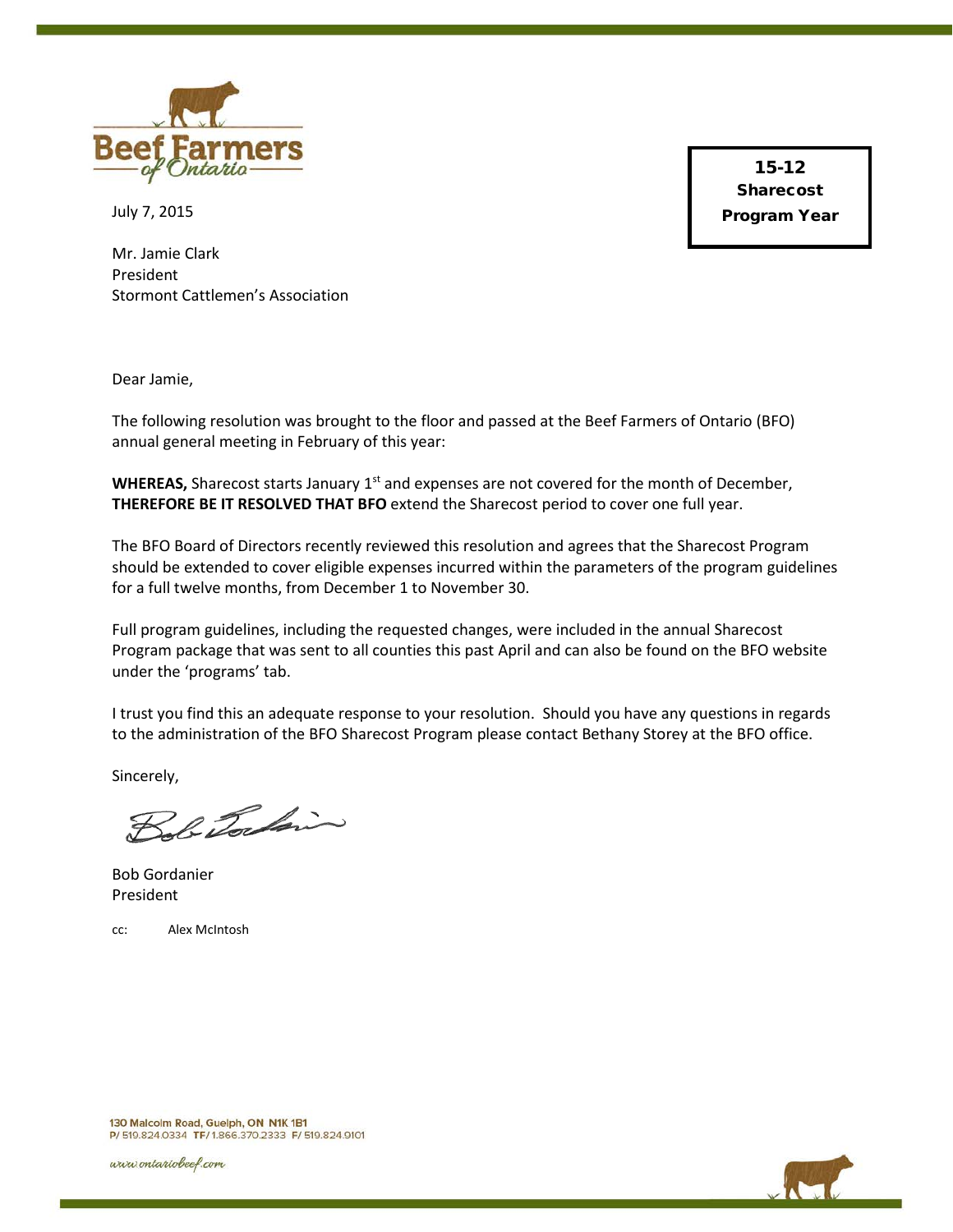

July 14, 2015

Mr. Francis Weitzel President Perth County Cattlemen's Association

15-13 Neonicotinoid restrictions

Dear Francis,

The following resolution was brought to the floor and passed at the Beef Farmers of Ontario (BFO) annual general meeting in February of this year:

**WHEREAS,** regulatory decisions should be based on sound science, and **WHEREAS**, the decision of the provincial government to restrict the use of neonicotinoids will negatively impact our ability to compete in Canada and around the world, **THEREFORE BE IT RESOLVED THAT BFO** supports the efforts of all farms and farm organizations on the neonicotinoid issue.

BFO has maintained a long-standing position that government regulatory intervention should be based on sound science-based evidence, whether this be in regards to antimicrobial use, neonicotinoids, animal husbandry practices or otherwise. To maintain a competitive beef industry, regulatory decisions must be rooted in sound science in a manner that reflects modern production practices and without jeopardizing the economic viability of our industry.

In regards to neonicotinoids specifically, BFO did endorse a position that until the full body of scientific evidence was made available, calls to ban use of neonicotinoid treatments would be premature and extremely costly to farmers. BFO has argued that proactive steps to address the issue with pollinators would be best addressed through the development of best management practices for planting, equipment modifications, new seed lubricants and support of ongoing scientific studies.

BFO strongly supports united efforts that assist agricultural growth and promote economic sustainability of farms in Ontario. The strength of a united agricultural voice is always greater than the sum of its parts. As an example, the success of the campaign that ultimately helped achieve Ontario's Risk Management Program can be attributed, in part, to the power of collaboration and speaking with a united voice.

With that said, decisions regarding the involvement in various lobby or coalition campaigns have always been left to the judgment of the Board of Directors. Decisions about participation in these campaigns

www.ontariobeef.com

…/2

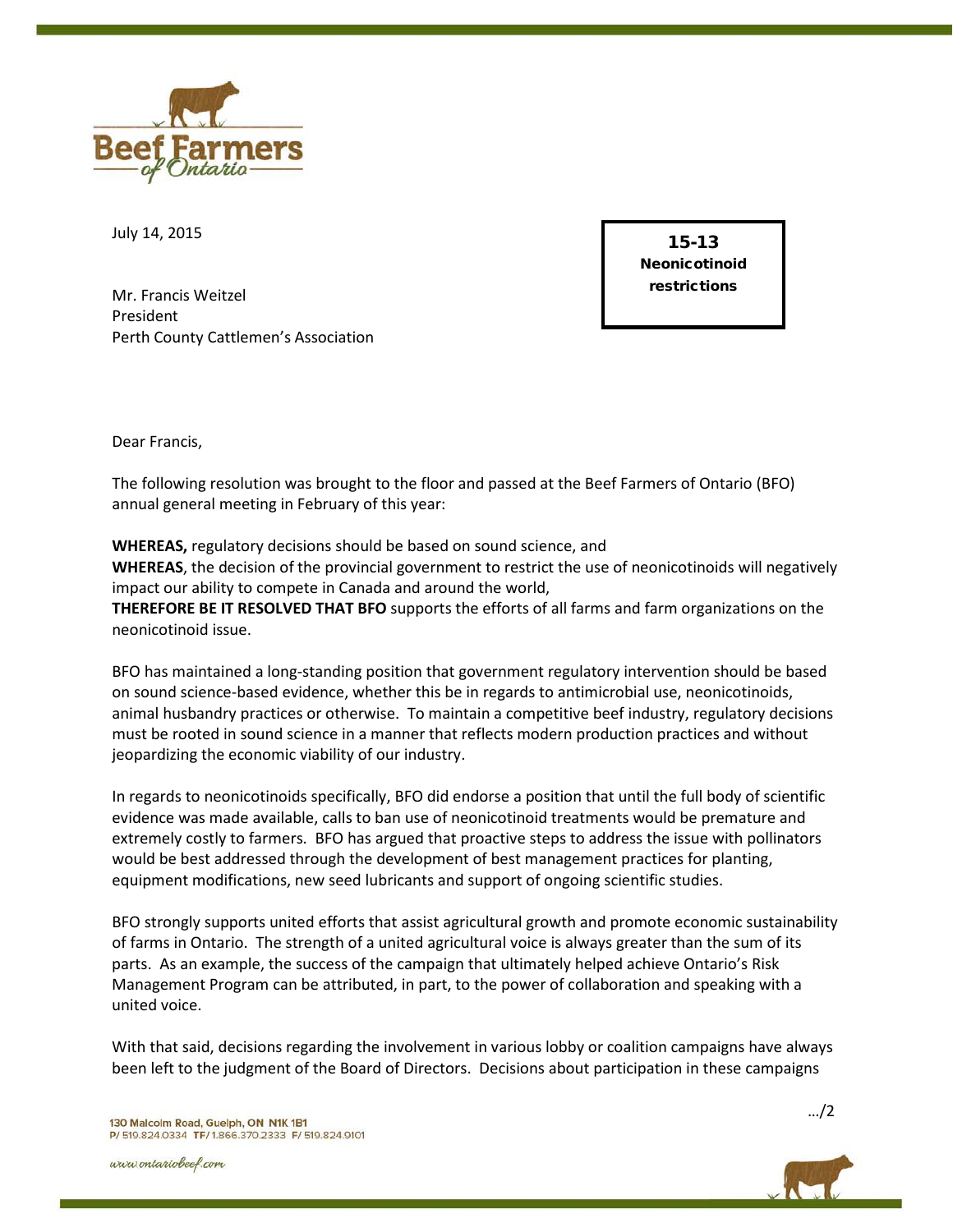are carefully considered with the merits of involvement weighted against existing BFO lobby initiatives, budgetary commitments/restraints, the approach and intended outcomes, and the relevance and/or importance to the Ontario beef industry and BFO membership.

I would like to thank the Perth County Cattlemen's Association for bringing this resolution forward. We would welcome any opportunity to discuss the contents of this letter in more detail at your convenience.

Sincerely,

Bob Tockin

Bob Gordanier President

cc: Doug Laidlaw Murray Brodhagen BFO Board of Directors

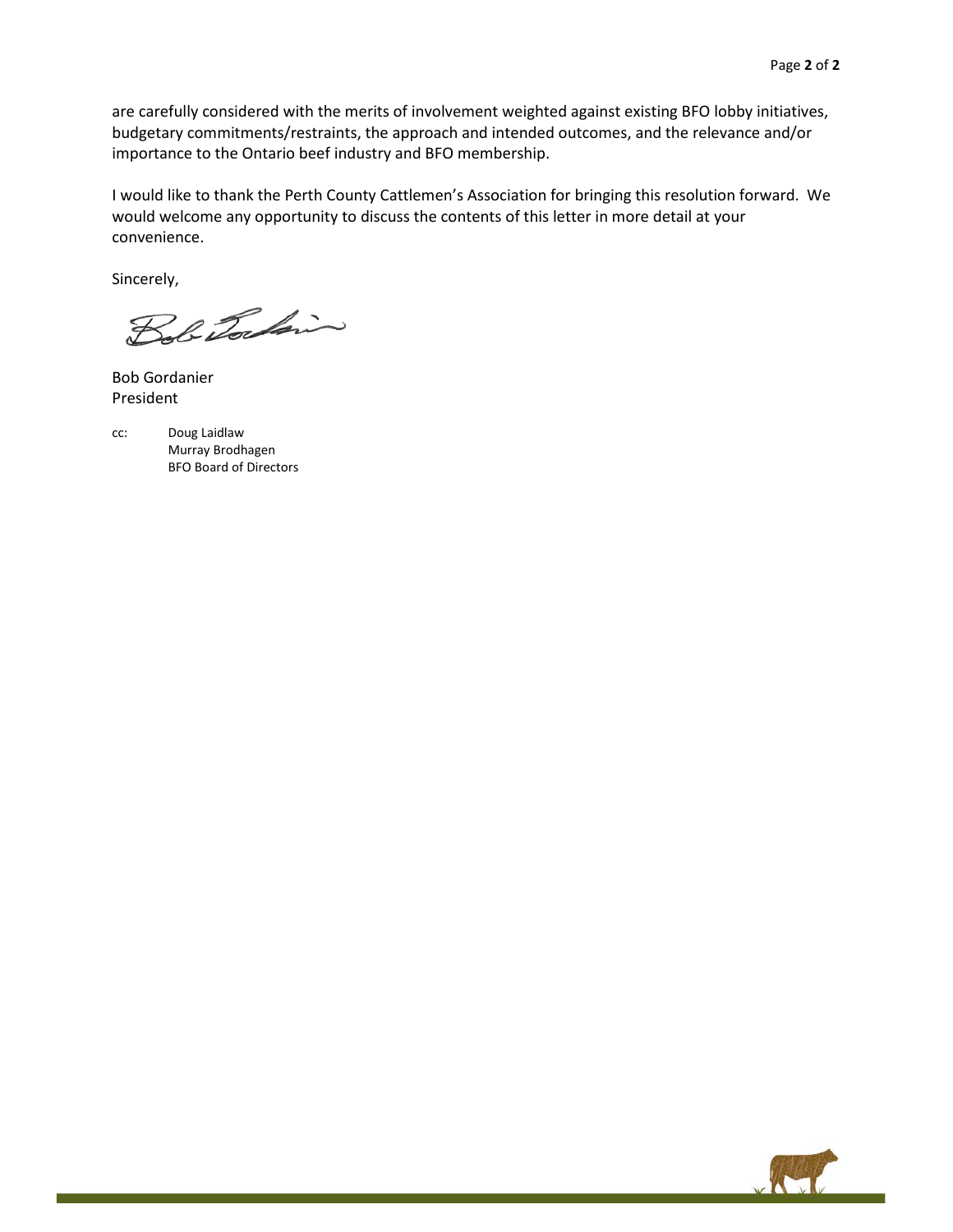

February 1, 2016

15-14 Duty to Act

Mr. Brent Everets President Haldimand Cattlemen's Association

Dear Brent,

The following resolution was brought to the floor and passed at the Beef Farmers of Ontario (BFO) annual general meeting in February 2015:

**WHEREAS,** the Beef Farmers of Ontario and the members that it represents have a vested interest in ensuring the welfare of livestock, and

**WHEREAS,** cases of animal abuse and/or neglect are of significant concern to all livestock producers, and

**WHEREAS,** information relating to a number of cases of animal abuse and/or neglect that have been distributed through the media (social, news) and includes a video composition that has been collected over a period of time., and

**WHEREAS,** those collecting this information over a period of time are therefore willfully allowing animal abuse and/or neglect to continue by failing to exercise a Duty to Act,

**THEREFORE BE IT RESOLVED THAT BFO** work with respective agencies to discuss and decide if amendments need to be made to the Ontario Society for the Prevention of Cruelty to Animals Act and similar Acts across Canada to include language for individuals failing to exercise a Duty to Act within a specified time frame be punishable under the Act.

The BFO Board of Directors has reviewed this resolution and recognizes the need to develop a system to encourage or require individuals to report animal care concerns, which should include provisions against documenting animal mistreatment over time without reporting. This would help ensure that animal care concerns are promptly reported and investigated. When left unreported, animal abuse and neglect can potentially be filmed by animal rights activists, and they share responsibility for the abuse by allowing it to happen unreported themselves. It is in the interest of all beef farmers to advocate for the welfare of livestock and make all possible efforts to prevent and report animal care concerns to the proper authorities.

As per the resolution, BFO staff have met with respective agencies to discuss the O*ntario Society for the Prevention of Cruelty to Animals Act* and potential regulatory amendments that would include language

www.ontariobeef.com

…/2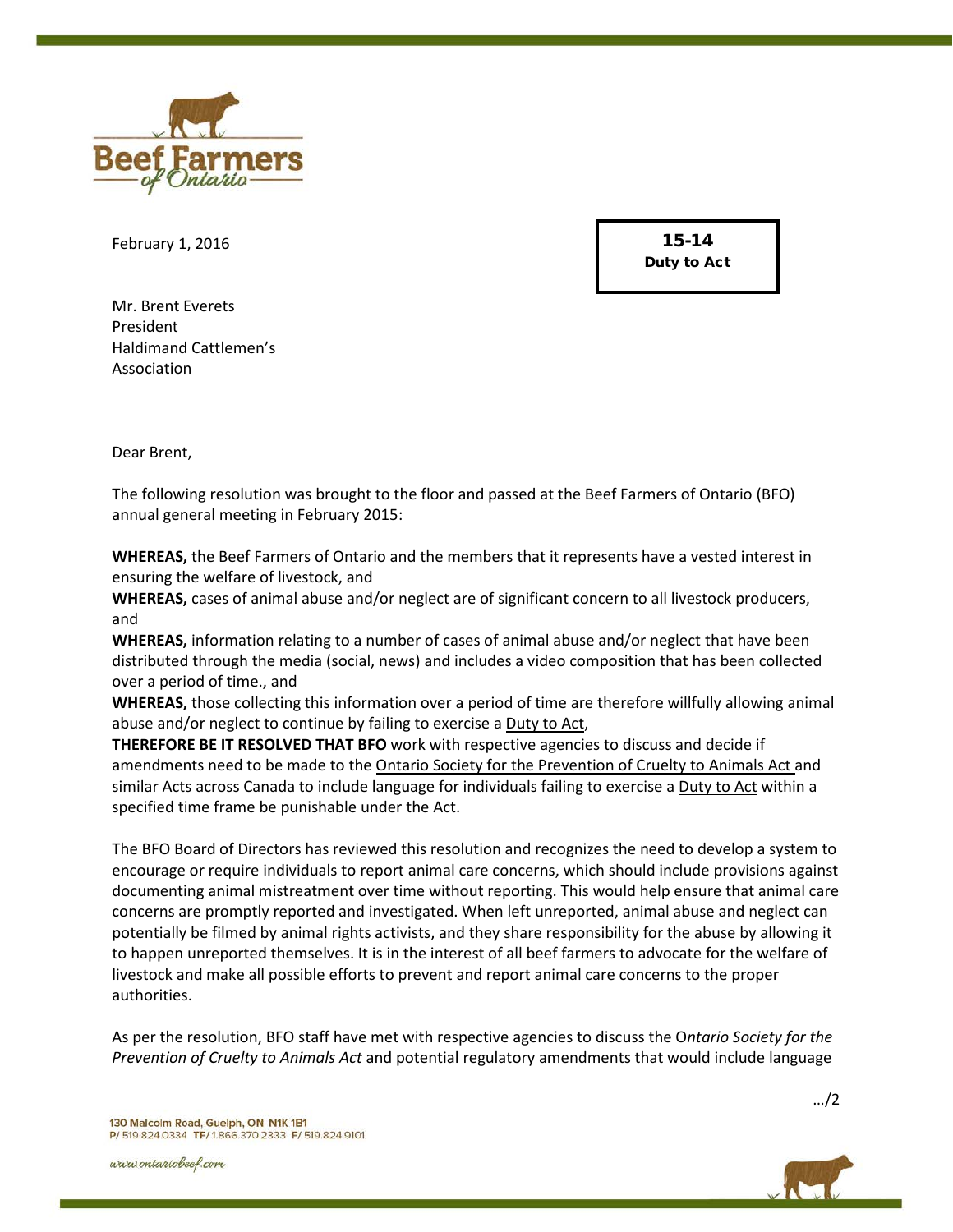regarding a "duty to act" for all individuals who witness animal abuse or neglect – the Act already requires Ontario veterinarians to report such cases to authorities. Based on these discussions, it was determined that pursuing legislative or regulatory amendments would not be the best route for preventing animal abuse or neglect and potential video footage from animal rights activists. Preventing and reporting animal abuse or neglect in the beef industry is a shared responsibility of all beef farmers, and BFO is currently in the process of developing an animal welfare values statement and call to action for its members in lieu of pursuing regulatory amendments for stronger punishment

The call to action currently being developed would include a "duty to act" provision for all individuals, calling for shared responsibility for the treatment of livestock within the beef industry and for individuals to report, and not film, animal abuse or neglect. We believe this to be a positive and proactive approach that will positions the Ontario beef industry as an animal welfare advocate and leader.

We will keep you updated as BFO further develops the animal welfare values statement and call to action. There is great potential for Ontario's beef industry to gain the good publicity and reputation for animal welfare it deserves.

I would like to thank Haldimand Cattlemen's Association for bringing this important resolution forward. We will be in contact with the county and district associations as we move forward with the development of the BFO call to action, and we would welcome any opportunity to discuss this matter in more detail at your convenience.

Sincerely,

Bob Torkin

Bob Gordanier President

cc: BFO Board of Directors Wilbert Rowntree Scott Dykstra

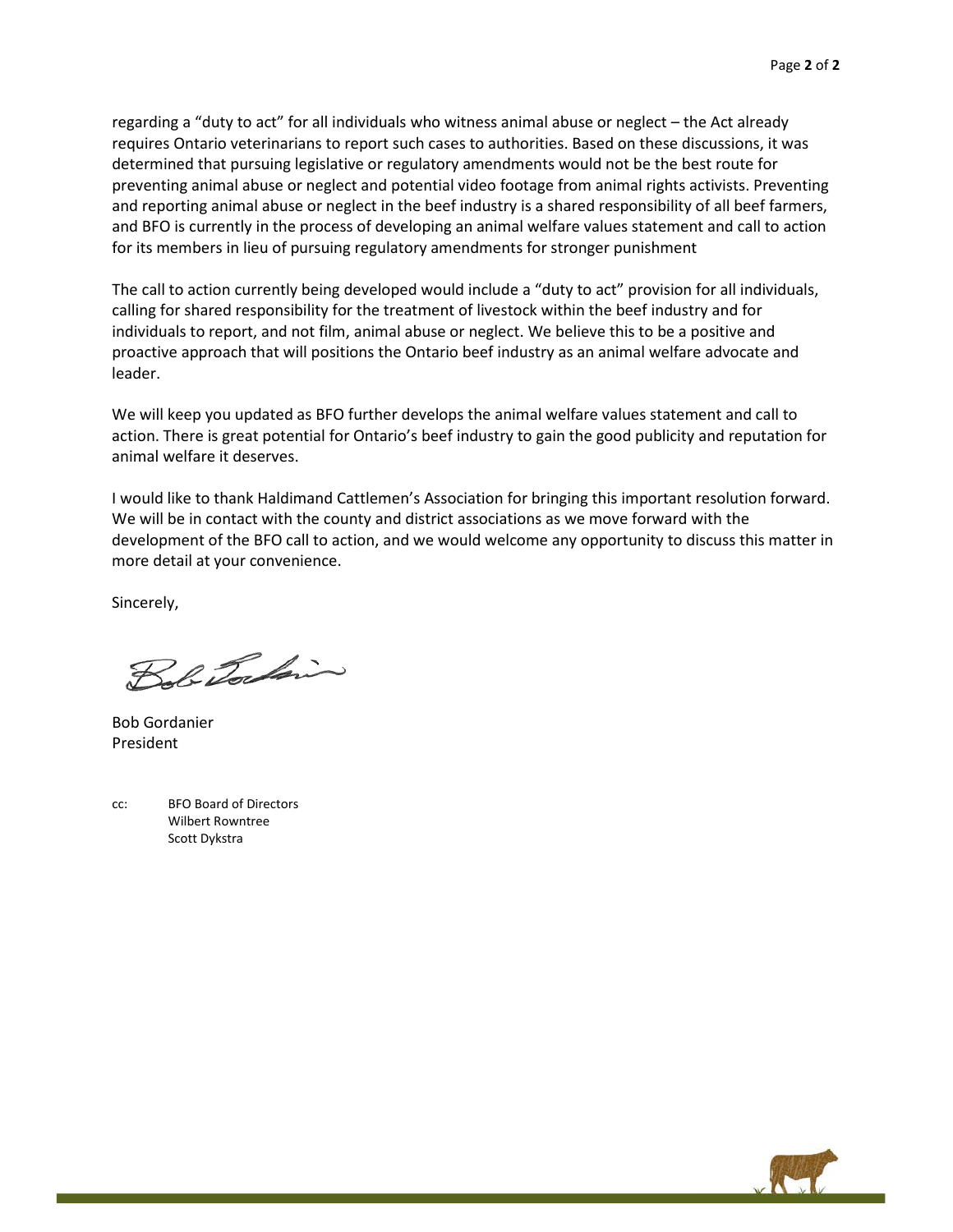

June 16, 2015

Glenn Dorland President, Northumberland County Cattlemen's Association

15-15 Spring Bear Hunt

Dear Glenn,

The Beef Farmers of Ontario (BFO) Board of Directors recently reviewed the following resolution from Northumberland County:

**WHEREAS,** *the Ontario Government and the Ministry of Natural Resources have deemed a need for control on the bear population and have opened up a few Wildlife Management Units for a spring bear hunt, and*

**WHEREAS,** *there is a need for control in all of rural Ontario,*

**THEREFORE BE IT RESOLVED THAT BFO** *urge the Ontario Government and the Ministry of Natural Resources to reinstate the Spring Bear Hunt in all Wildlife Management Units in Ontario.*

BFO would like to thank Northumberland County for bringing this resolution forward. The BFO Board of Directors supports the request to write a letter to the Ministry of Natural Resources requesting the continuation of the spring bear hunt in all Wildlife Management Units in Ontario within bear range. A copy of the letter sent to Minister Mauro on April 22, 2015 has been attached for your review. Minister Mauro's response to BFO's letter has also been attached.

In addition, the Ministry of Natural Resources provided an update on livestock conflicts with bears and the spring bear hunt at a recent meeting of the Agriculture-Wildlife Conflict Working Group, of which BFO has representation. It was suggested that recommendations for expanded spring bear hunts should be sent to local municipalities from local agricultural organizations to encourage movement on this issue. Therefore, I would encourage Northumberland County Cattlemen's Association to consider sending your own letter to the municipalities in your county outlining the importance of this request.

We hope this provides an adequate response to your request for support of the continuation of the spring bear hunt. Should you have any questions with our response, please feel free to contact one of our policy staff or myself directly.

Sincerely,

Sol Tockin

Bob Gordanier, President cc: BFO Board of Directors; Doug Gray; Dave Denure 130 Malcolm Road, Guelph, ON N1K 1B1 P/ 519.824.0334 TF/ 1.866.370.2333 F/ 519.824.9101

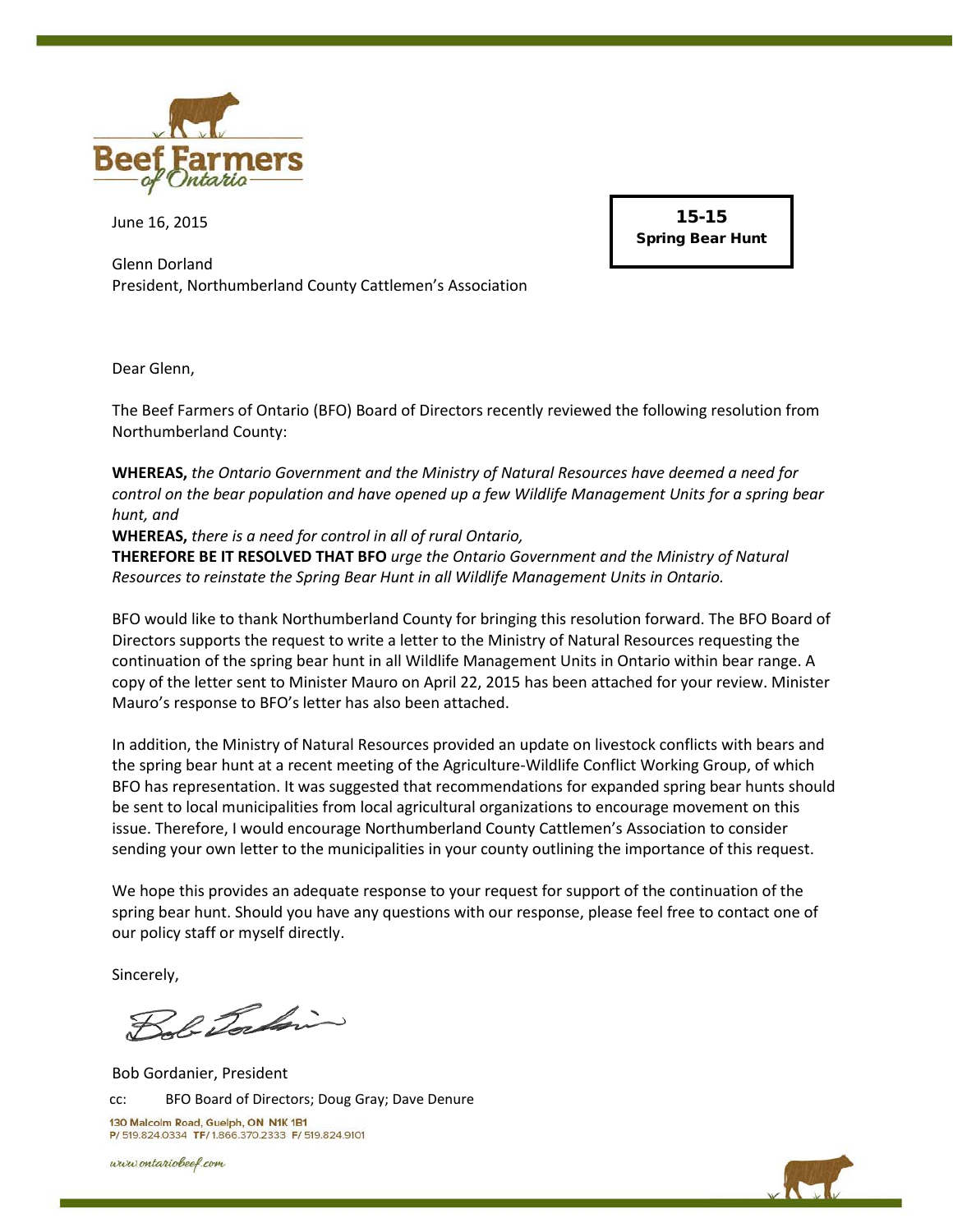

15-16 CCIA Producer PINs

July 14, 2015

Mr. Matt Shortreed President Huron County Beef Producers

Dear Matt,

The following resolution was brought to the floor and passed at the Beef Farmers of Ontario (BFO) annual general meeting in February of this year:

**WHEREAS,** applying missing CCIA tags is dangerous and can cause unnecessary carcass bruising just prior to slaughter, and since most farm chutes are designed for lighter and younger animals, and **WHEREAS,** on direct to packer sales of cattle, carcasses maintain their identification to the point of grading, and

**WHEREAS,** individual PIN's are or will be assigned to all cattle farms,

**THEREFORE BE IT RESOLVED THAT BFO** consider on direct to packer sales, BFO and CCA work with CCIA to investigate the feasibility of CCIA Packer PINs on shipping manifests as an alternative to applying missing RFID tags to cattle.

The BFO Board of Directors recently reviewed this resolution and agrees wholeheartedly with its intent. While we have repeatedly asked the Canadian Cattle Identification Agency (CCIA) to lobby the Canadian Food Inspection Agency (CFIA) for acceptance of producer PINs on shipping manifests in lieu of reapplying missing RFID tags to cattle on direct-to-packer sales, no movement on this issue has occurred.

BFO recently took the opportunity to make specific recommendations on this issue as a component of our broader comments on CFIA's proposed regulatory requirements for the Canadian Livestock Identification and Traceability Program.While a copy of our full comments has been attached for your review, I have copied BFO's specific recommendations to CFIA in response to your resolution below:

*The proposed prohibition 5.2.1, to repeal the current requirement preventing the reception of animals not bearing an approved tag is a welcomed change. However, continuing the requirement to re-tag an animal that has lost a tag, either in transit or before transit and just prior to slaughter, produces a regulatory burden that can easily be avoided by repealing the requirement to re-tag slaughter-bound animals. No traceability information can be gleaned from re-tagging an animal at a terminal site aside from where the animal was most recently* 



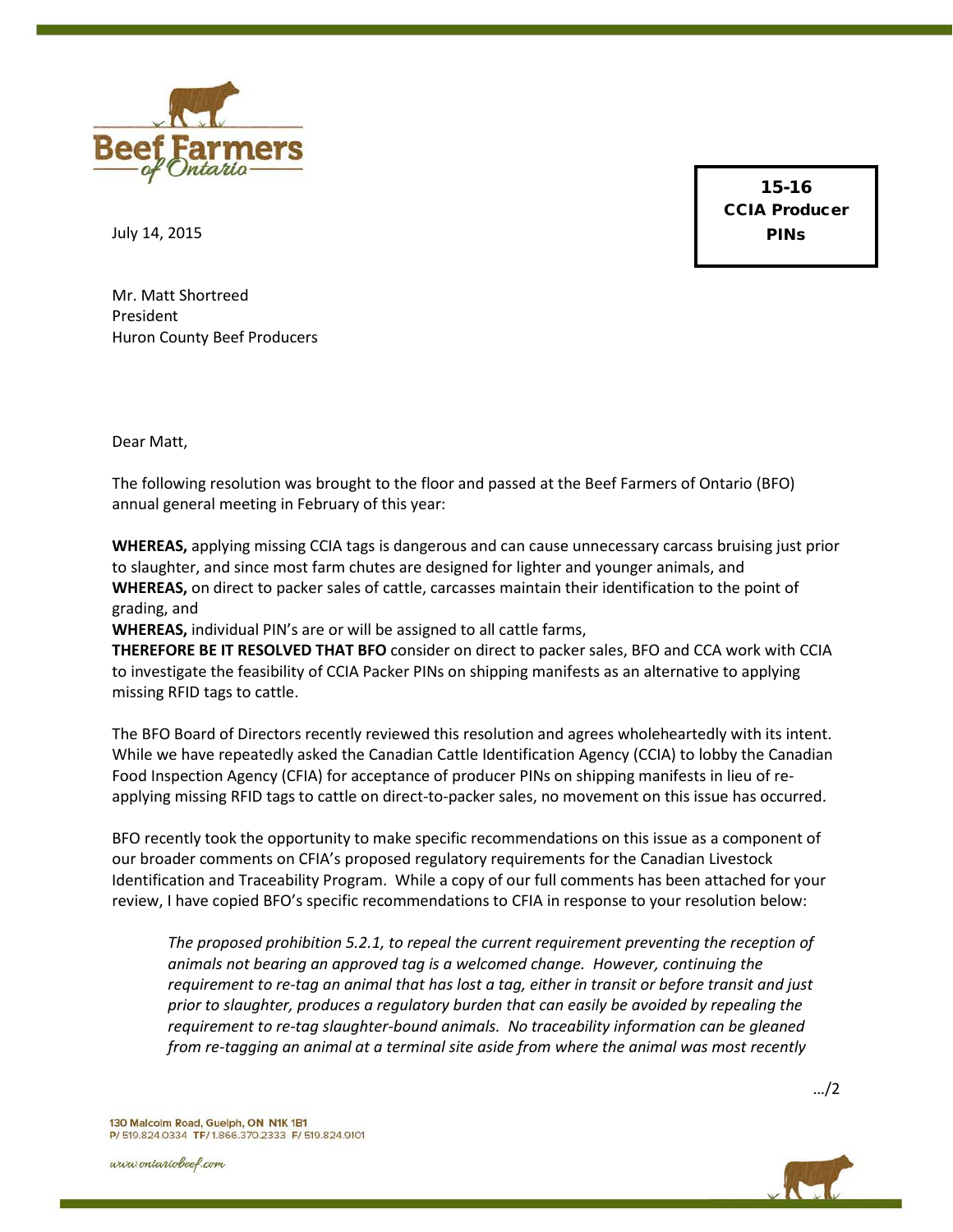*transported and that information can be obtained easily, in most cases, from the movement reporting document (manifest) that, under the current proposal, will be required. To reduce costs to producers and processors and to eliminate potential health and safety risks that arise when attempting to re-tag a market weight animal, BFO recommends repealing the requirement to re-tag an animal that has lost its tag, on direct to processor movements.* 

I trust you find this an adequate response to your resolution. BFO will be sure to report back on any further discussions or action on this matter.

Sincerely

Bob Tocking

Bob Gordanier President

Encl.

cc: Doug Scott Harvey Hoggart BFO Board of Directors

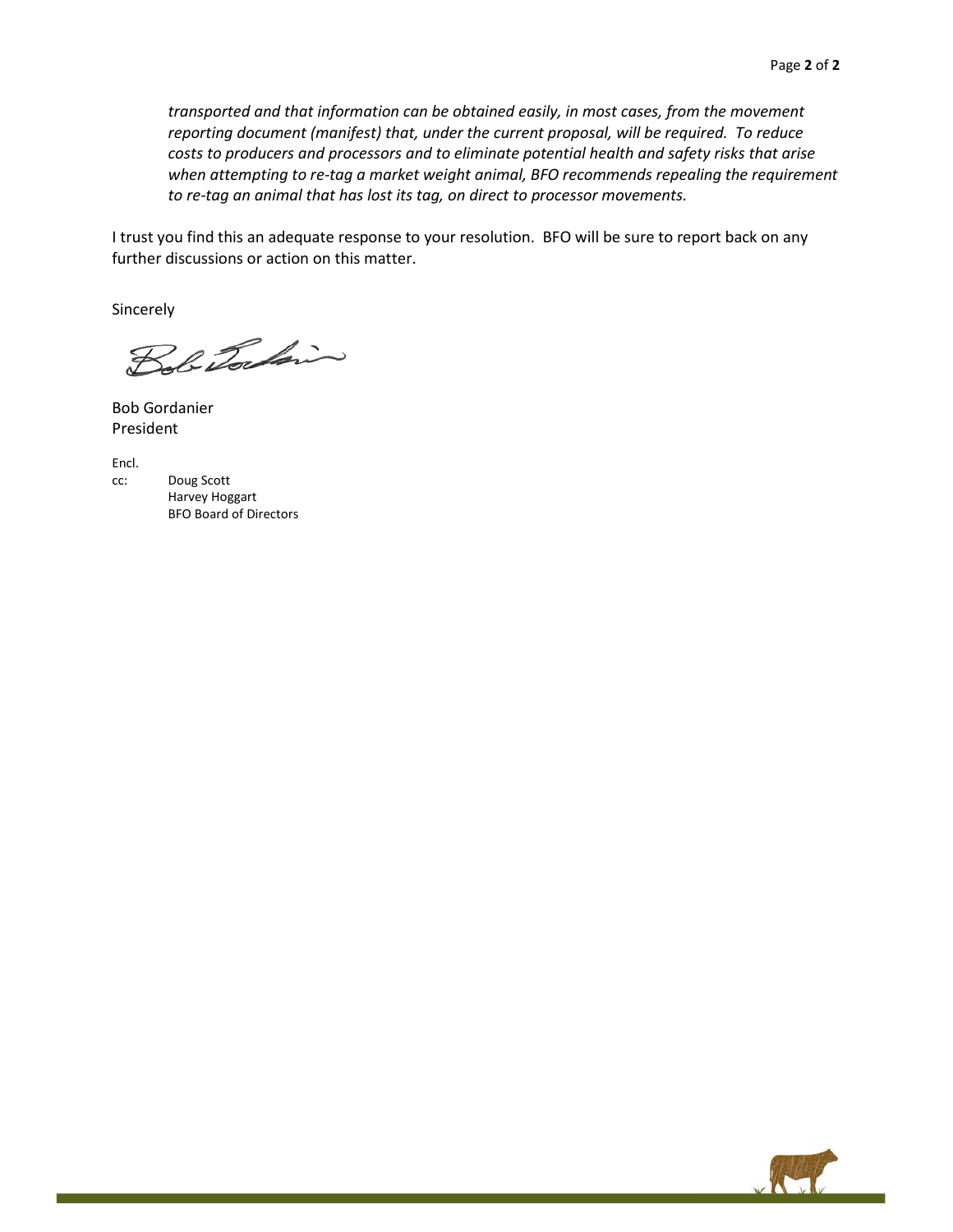

December 21, 2015

15-17 **Nutrient** Management Act

Dave McGonegal President Renfrew County Cattlemen's Association

Dear Dave,

The Beef Farmers of Ontario (BFO) Board of Directors recently reviewed the following resolution from Renfrew County, passed at the BFO AGM in February of this year:

**WHEREAS,** nutrient management strategies / plans are required for building permits for farming operations; or operations with over 400 units or expanding operations, and

**WHEREAS,** these nutrient management strategies / plans can be costly for farmers as they must hire consultants to do these strategies / plans, and

**WHEREAS,** these nutrient management strategies / plans are only good for five years as set out by the current provincial legislation, and

**WHEREAS,** some farm operations do not change anything in those five years; and there are no plans for further changes in the operation in the next five years,

**THEREFORE BE IT RESOLVED THAT BFO** lobby the provincial government to allow extensions to nutrient management strategies / plans that have reached their five year plan period by a written request made by the producers so that there is no added cost to the operation for the next five years.

BFO would like to thank Renfrew County for bringing this resolution forward. The BFO Board of Directors recognizes the need for a streamlined process for nutrient management plan reapplications. A procedure that meets the reporting needs of OMAFRA while not imposing onerous requirements on beef producers is achievable and preferable to the current process.

BFO met recently with staff at the Environmental Management Branch at OMAFRA to highlight the concerns outlined in your resolution, namely the cost to producers of formulating nutrient management strategies, and the redundancy in many cases of resubmissions every five years. It was mentioned in the meeting that OMAFRA considers improvements to the resubmission process to be an important issue and are open to input from producer organizations. Staff discussed potential amendments to the current process. Possibilities discussed were as follows:

…/2

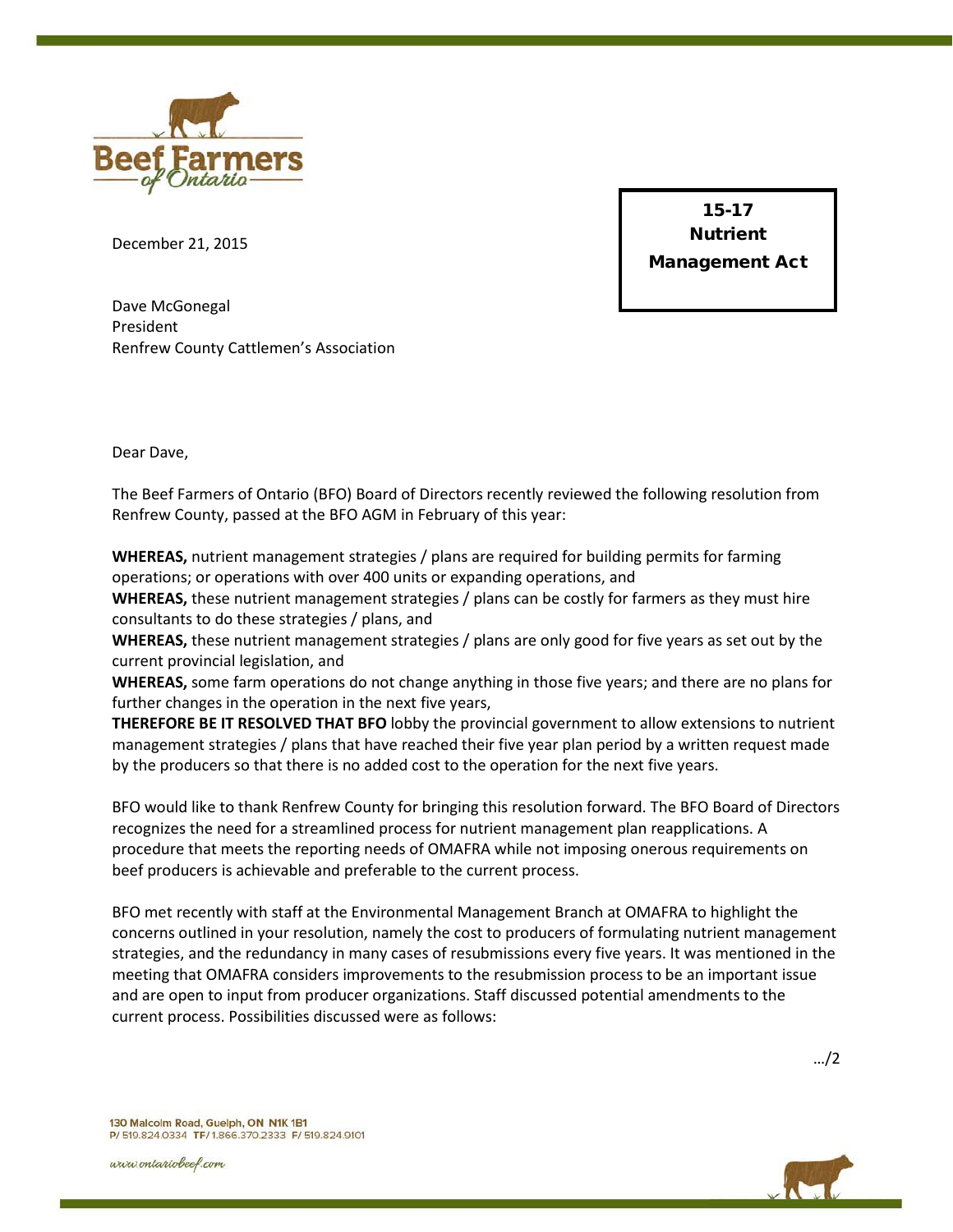- Allowing a written request to suffice for an extension to unchanged nutrient management strategies/plans;
- Establishing a standardized set of documents for the resubmission process;
- A substantially shortened certification process for producers to produce nutrient strategies/plans without the need to hire a consultant, to minimize financial and time requirements for producers;
- Adopting an "open for business"-like approach to streamline environmental compliance and reduce the costs and uncertainty of approvals;
- Requiring a renewal of nutrient strategies/plans only for farms above a certain size.

One of the primary motivations for the meeting was to propose to OMAFRA the establishment of a forum to improve dialogue between regulatory bodies and groups that are responsible for following regulations. Under such an arrangement, farm organizations and consultants would meet with the Ministry of Environment and OMAFRA Nutrient Management staff on a recurring basis in order to highlight priorities and discuss current regulatory pitfalls.

While no regulatory progress has been made to date, BFO will continue to advocate to OMAFRA for an improved process for building permit renewals and submissions, and to pursue the establishment of venues where such concerns can be aired with maximum effect.

We hope this provides an adequate response to your request for support regarding nutrient management strategy/plan renewal. If you have any questions regarding this resolution or BFO's further discussions with OMAFRA, please do not hesitate to contact the BFO office.

Sincerely,

Bob Tockin

Bob Gordanier President

cc: Craig McLaughlin BFO Board of Directors

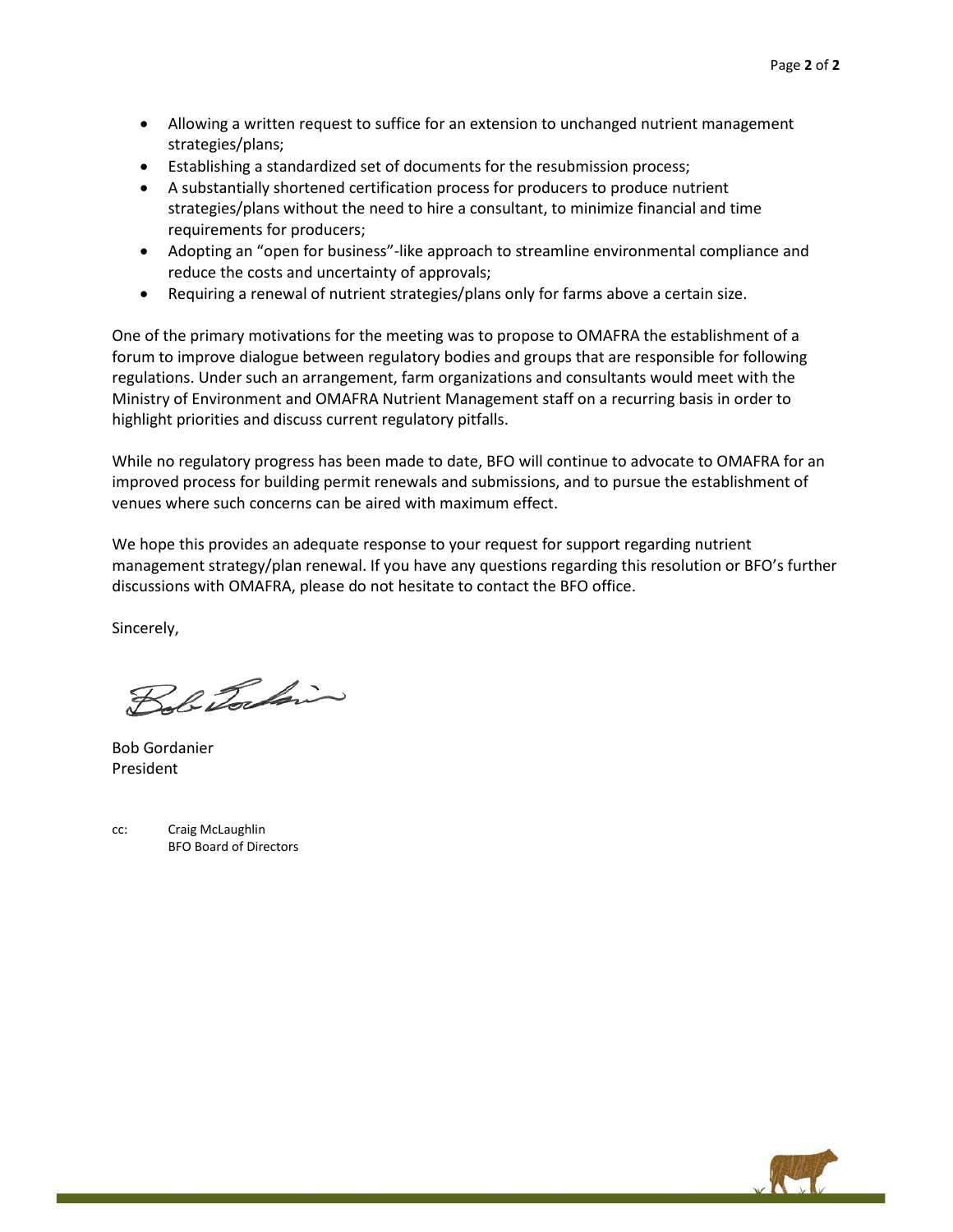

15-18 Centralized Credit Review

December 21, 2015

Jarrett Johnson President Bruce County Beef Farmers

Dear Jarrett,

The following resolution was brought to the floor and passed at the Beef Farmers of Ontario (BFO) annual general meeting in February of this year:

**WHEREAS,** the Ontario Feeder Cattle Loan Guarantee program has been a successful tool for Ontario beef producers, and

**WHEREAS,** feeder cattle prices have increased, and

**WHEREAS,** the risk to each co-operative has increased due to fewer cattle per member and increased loan amounts per member,

**THEREFORE BE IT RESOLVED THAT BFO** work with the Ontario Feeder Cattle Finance Co-op Committee to discuss and consider the alternatives for a third party credit review process of individual members that Feeder Co-ops could utilize.

The BFO Board of Directors discussed this resolution in March 2015 and forwarded the request to the Feeder Finance Review Committee for further debate and discussion at their April meeting. Cheryl Russwurm, Provincial Supervisor of the Ontario Feeder Cattle Loan Guarantee Program (OFCLGP), highlighted several credit review options utilized in other jurisdictions for discussion purposes at this April meeting. While the committee agreed with the rationale behind the request for a third party credit review process, there was insufficient support to move a recommendation to change the existing credit review structure under the OFCLGP.

Despite the lack of support by the Feeder Finance Review Committee, the resolution was tabled for further discussion with the Industry-Government Working Group that is charged with reviewing the OFCLGP - a process which began this fall. Although third-party credit review was not identified as an immediate priority by the Working Group, it remains on the list of potential changes for future discussion.

While the BFO Board of Directors supports the recommendations made by the Feeder Finance Review Committee and the Industry-Government Working Group, we will ensure that we maintain your recommendation on file for future discussions regarding ways to improve the OFCLGP.

…/2

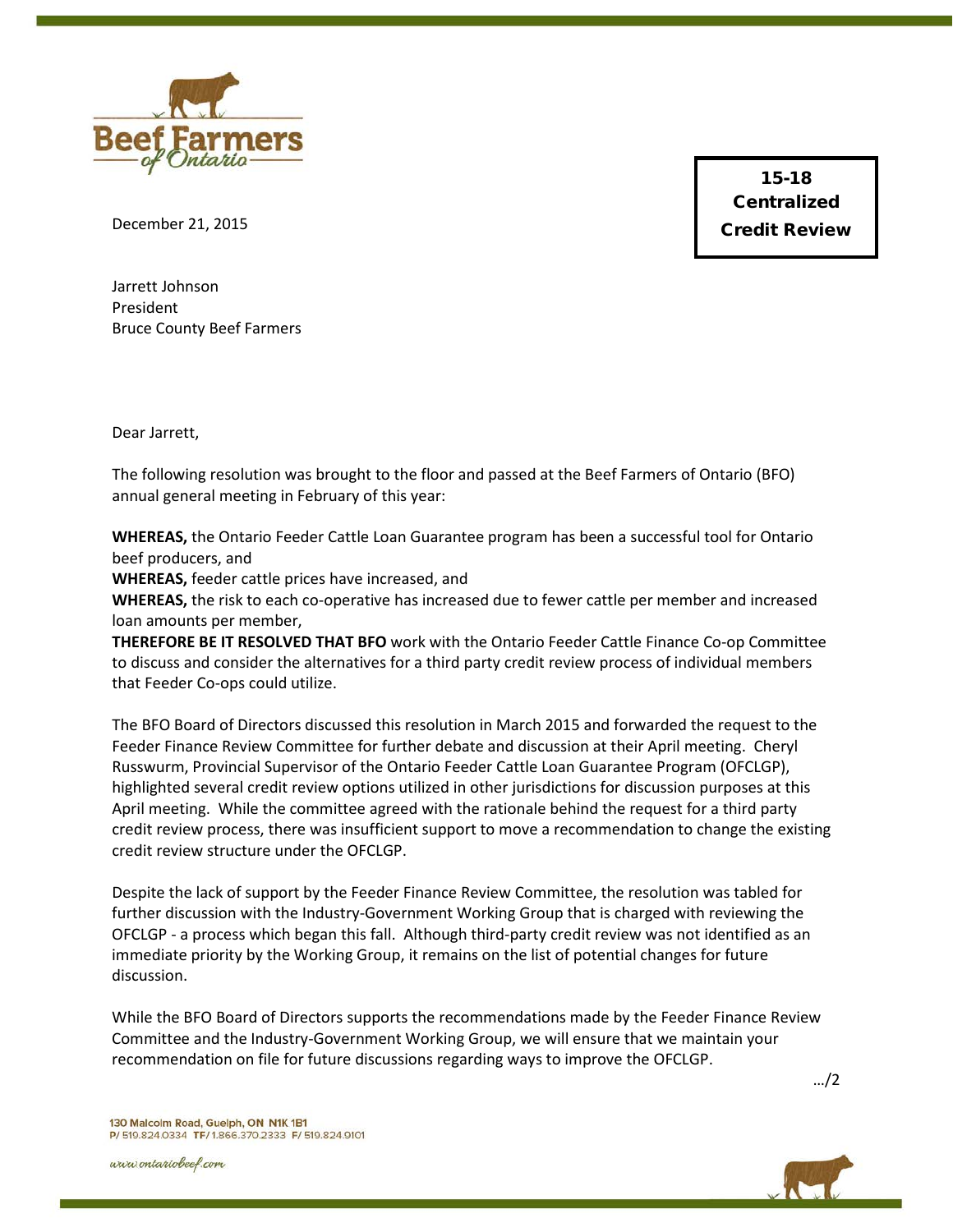We hope this provides an adequate summary of the actions taken to address your resolution to date. Should you have any questions in regards to the contents of this letter, please feel free to contact me at your convenience.

Sincerely,

Bob Tockin

Bob Gordanier President

cc: Steve Thede Scot Legge Cheryl Russwurm BFO Board of Directors BFO Feedlot Committee

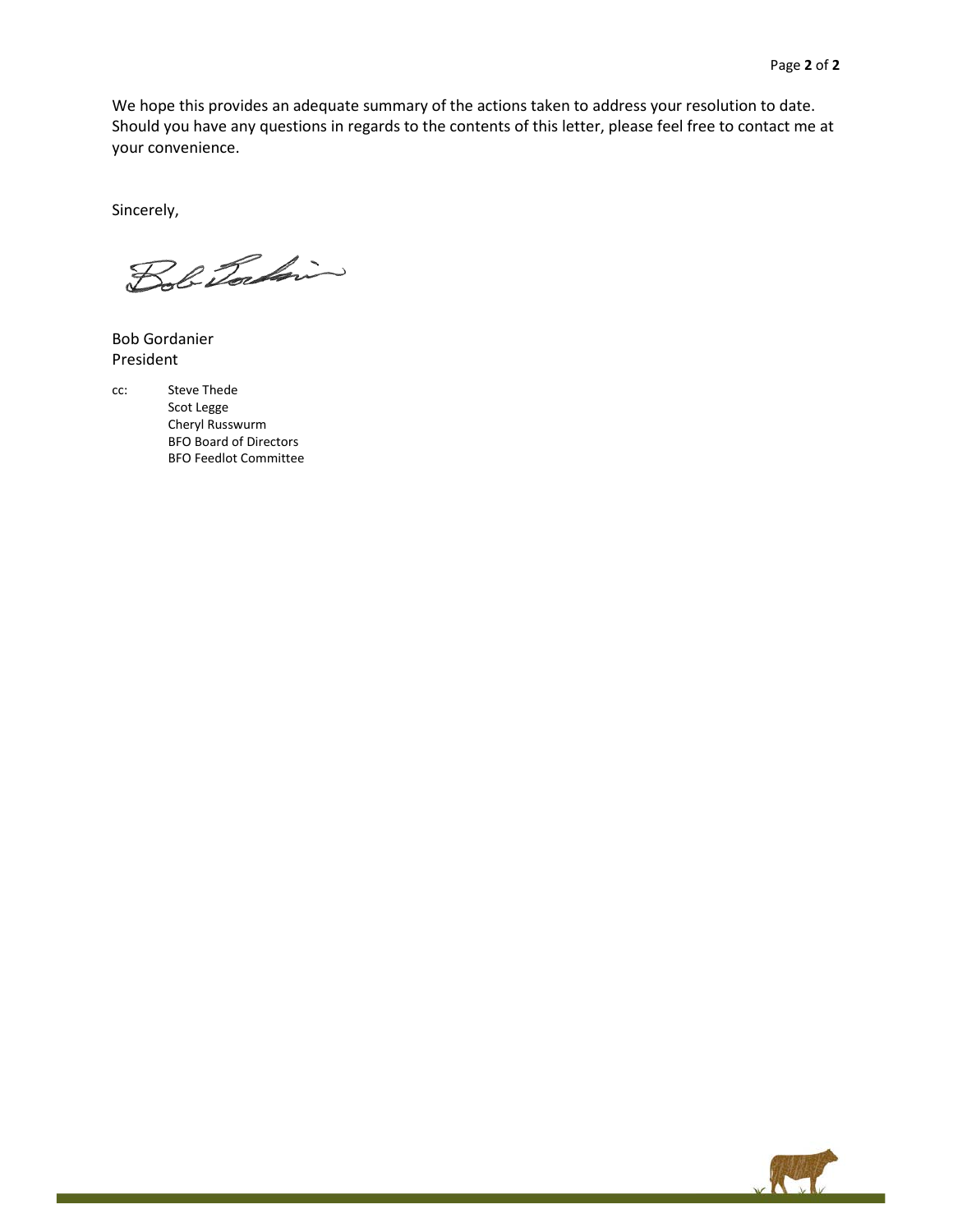

15-19 Regional Meetings

July 14, 2015

Mr. Kevin Krakar President Norfolk Cattlemen's Association

Dear Kevin,

The following resolution was brought to the floor and passed at the Beef Farmers of Ontario (BFO) annual general meeting in February of this year:

**WHEREAS,** grassroots input has always been the strength and policy of this organization, and regional meetings ultimately provide this transfer of information between counties and the Beef Farmers of Ontario,

**THEREFORE BE IT RESOLVED THAT BFO** consider continuing regional meetings with counties.

The BFO Board of Directors recently reviewed this resolution and agrees that regional meetings provide an important opportunity for dialogue with grassroots members. Barring any unforeseen circumstances, the BFO Board has committed to hosting a series of fall regional meetings in lieu of a centralized Advisory Council meeting for the 2015 year.

On behalf of all counties who will benefit from regional meetings in the fall of 2015, thank you for putting this request forward.

Sincerely,

Bob Tockin

Bob Gordanier President

cc: Robert Peacock BFO Board of Directors

130 Malcolm Road, Guelph, ON N1K 1B1 P/ 519.824.0334 TF/ 1.866.370.2333 F/ 519.824.9101

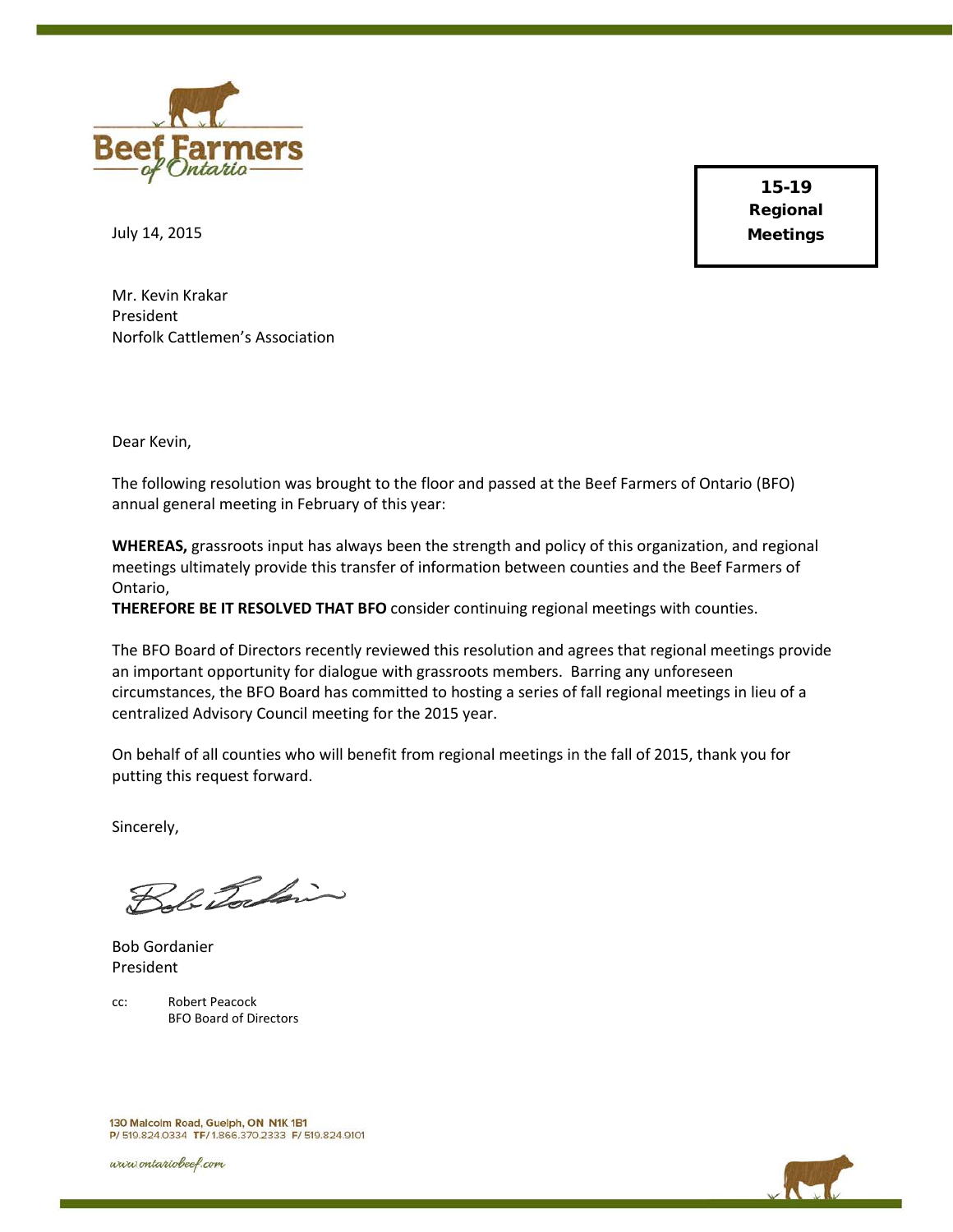

August 25, 2015

Mr. John Buis President Kent Cattlemen's Association

15-20 CHE in Southern Ontario

Dear John,

The following resolution was brought to the floor and carried at the Beef Farmers of Ontario (BFO) annual general meeting in February of this year:

**WHEREAS,** BFO is initiating a program to encourage expanding cattle numbers in the north, and **WHEREAS,** farms in the rest of the province also need help to encourage and retain sustainable beef production,

**THEREFORE BE IT RESOLVED THAT** the programs and incentives offered to producers in the northern project also be available to producers in the rest of the province.

The BFO Board of Directors recently reviewed this resolution and agrees that beef farmers throughout the province need help to expand cattle numbers and retain sustainable beef production. BFO strongly supports any and all initiatives aimed at increasing the cow herd in all parts of Ontario.

Recognizing the need to encourage cow herd expansion in regions across the province, BFO has a new project getting underway that will identify pathways and resources for facilitating expansion in Southern Ontario. Through consultation with beef farmers and other stakeholders, this scoping project will gather ideas and prioritize the optimal ways that Ontario can increase its cattle numbers in southern regions. This will include looking at the opportunities for increasing beef farmers' ability to produce and finish more cattle, including double cropping innovations, heifer retention and other possibilities, as well as the opportunities for convincing crop farmers that there is profit margin and more secure returns if they integrate cattle into their operations.

The nature of the beef industry is different in Northern Ontario from Southern Ontario, with different challenges and opportunities between the regions. Accordingly, BFO's initiatives for cow herd expansion in Northern Ontario and Southern Ontario are also different from each other, designed to be relevant to beef farmers of each region and reflecting the unique situations of both. BFO will not be providing funding to individual producers for expanding the cow herd in any region, but we are hoping that these initiatives lead to tangible incentives, programs and educational resources. These will address different challenges, audiences and regions, as producers in the south may need different programs and tools for expansion than those in the north.

…/2

130 Malcolm Road, Guelph, ON N1K 1B1 P/ 519.824.0334 TF/ 1.866.370.2333 F/ 519.824.9101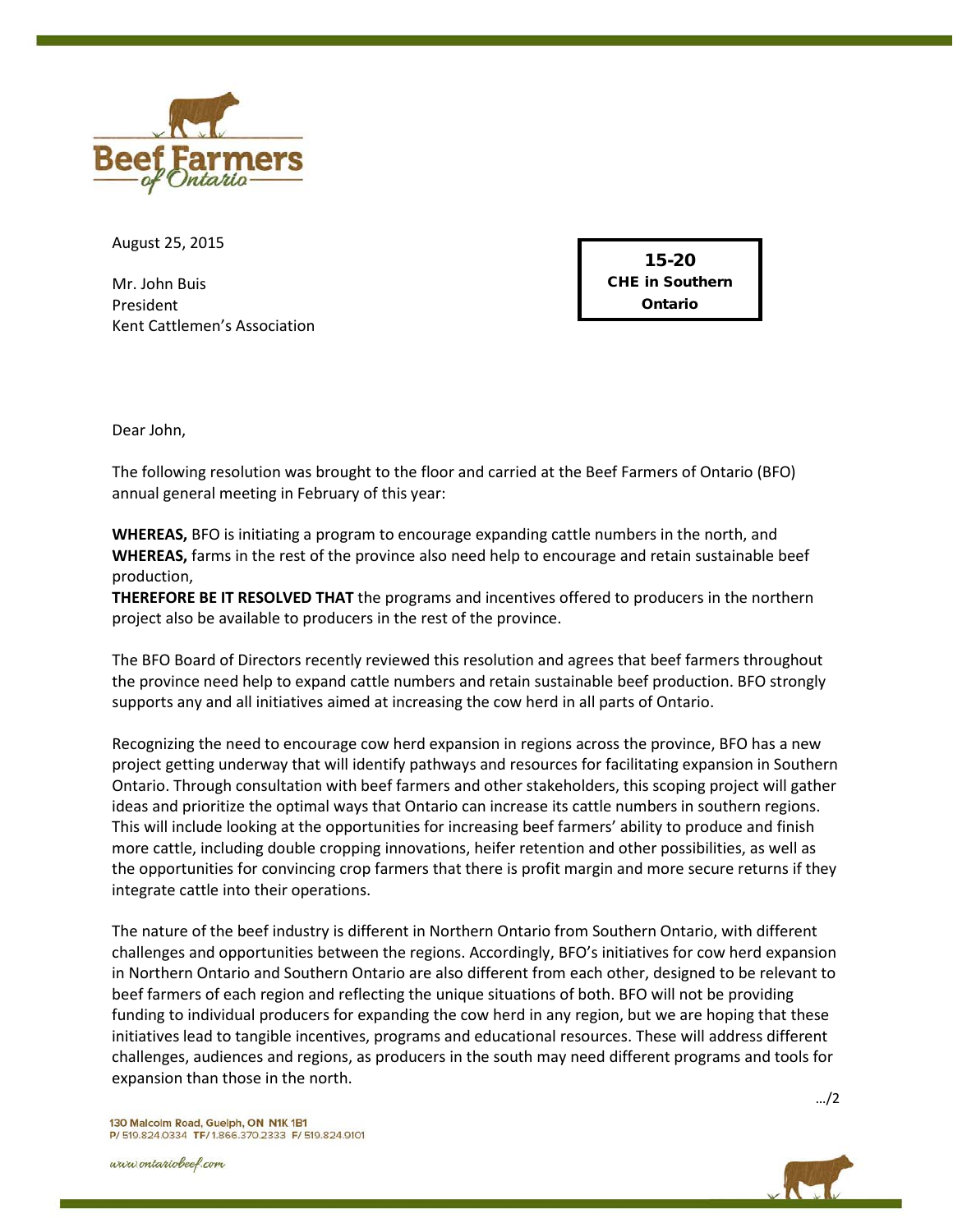We need to be seriously committed to finding new ways of ensuring a sustainable and economically viable future for the next generation of beef farmers. Expansion of the cow herd in all parts of the province will reduce the threat of processing plants closing, with the increased production used to access new and growing markets in Ontario and around the globe.

I would like to thank the Kent Cattlemen's Association for bringing this resolution forward. We would welcome any opportunity to discuss the contents of this letter in more detail at your convenience.

Sincerely,

Bob Tockin

Bob Gordanier President



Mike Buis Ed Gillier BFO Board of Directors

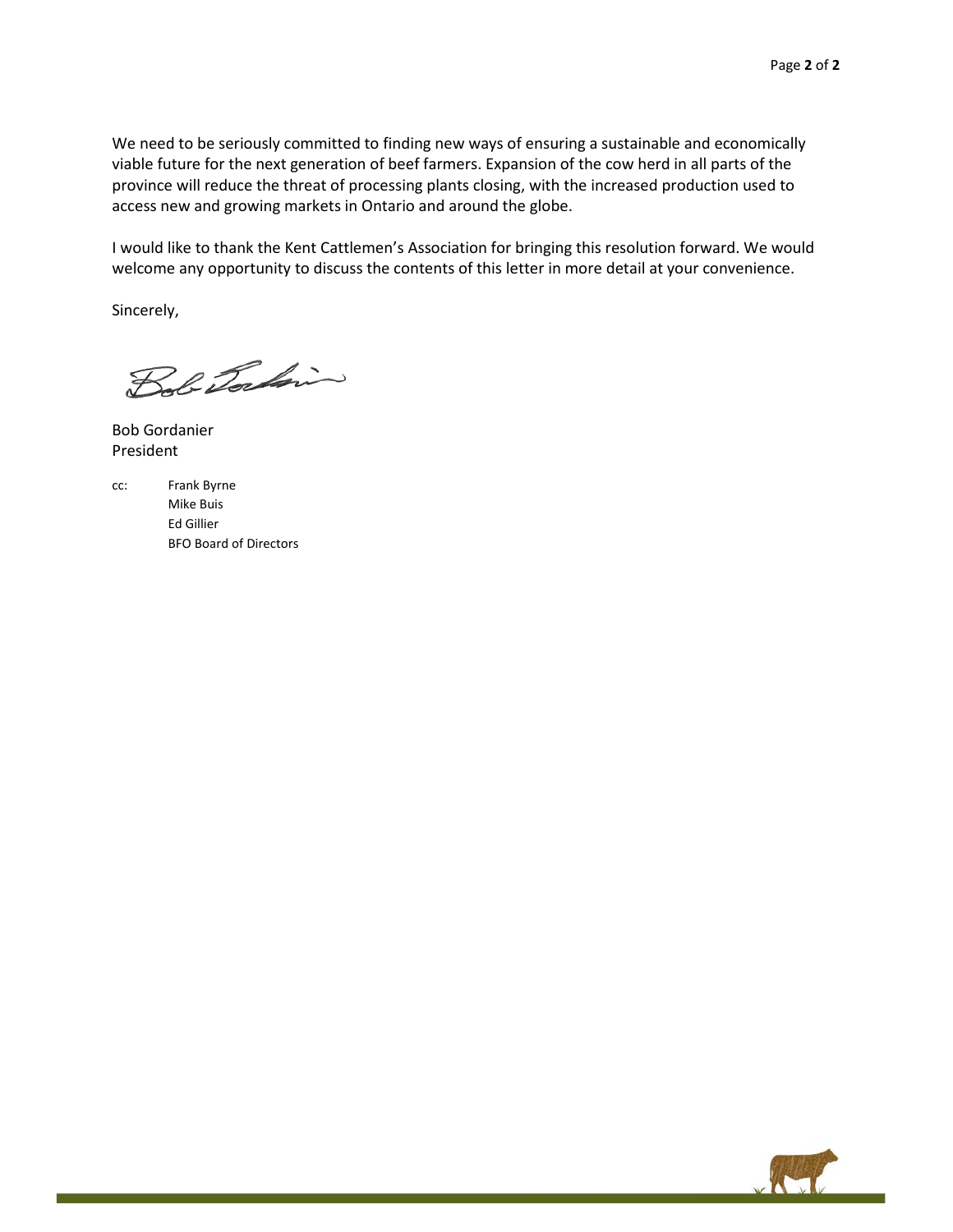

February 3, 2016

John Buis President, Kent Cattlemen's Association

15-21 Competitiveness of Local Abattoirs

Dear John,

The Beef Farmers of Ontario (BFO) Board of Directors recently reviewed the following resolution from Kent County:

**WHEREAS,** local abattoirs are essential for producers to be able to sell local beef, and **WHEREAS,** small abattoirs struggle with ever-tightening and expensive regulations that do not necessarily affect food safety,

**THEREFORE BE IT RESOLVED THAT BFO** work with OMAFRA and OIMP to assist local abattoirs in finding workable solutions to help them comply with regulations that affect food safety.

BFO would like to thank Kent County for bringing this resolution forward. The BFO Board of Directors recognizes the important role small abattoirs play in the network of infrastructure that enables the Ontario beef industry to efficiently produce a final product and meet the local food demands of Ontarians.

For economic reasons, smaller abattoirs have less flexibility in making physical and procedural changes to their operations. Regulatory adherence can therefore be very costly to a local abattoir, and changes required by inspectors are often specific to each operation and may seem arbitrary, or be unnecessary, for the outcomes the regulations are intended to ensure. The slight repositioning of a sink or widening of a drain may not practically affect the operation of an abattoir, but are expensive modifications to make. While some inspectors may be flexible, others may be unwilling to work with abattoir operators to find a solution to regulatory adherence issues.

BFO staff has outlined to OMAFRA the need for regulatory requirements to be more outcome-based and less focused on minutiae that are disconnected from the ultimate goal of the regulations - food and worker safety, and animal welfare. To this end, OMAFRA staff has acknowledged the issues with prescriptive-based regulations, and have indicated that OMAFRA is making an ongoing shift towards

…/2



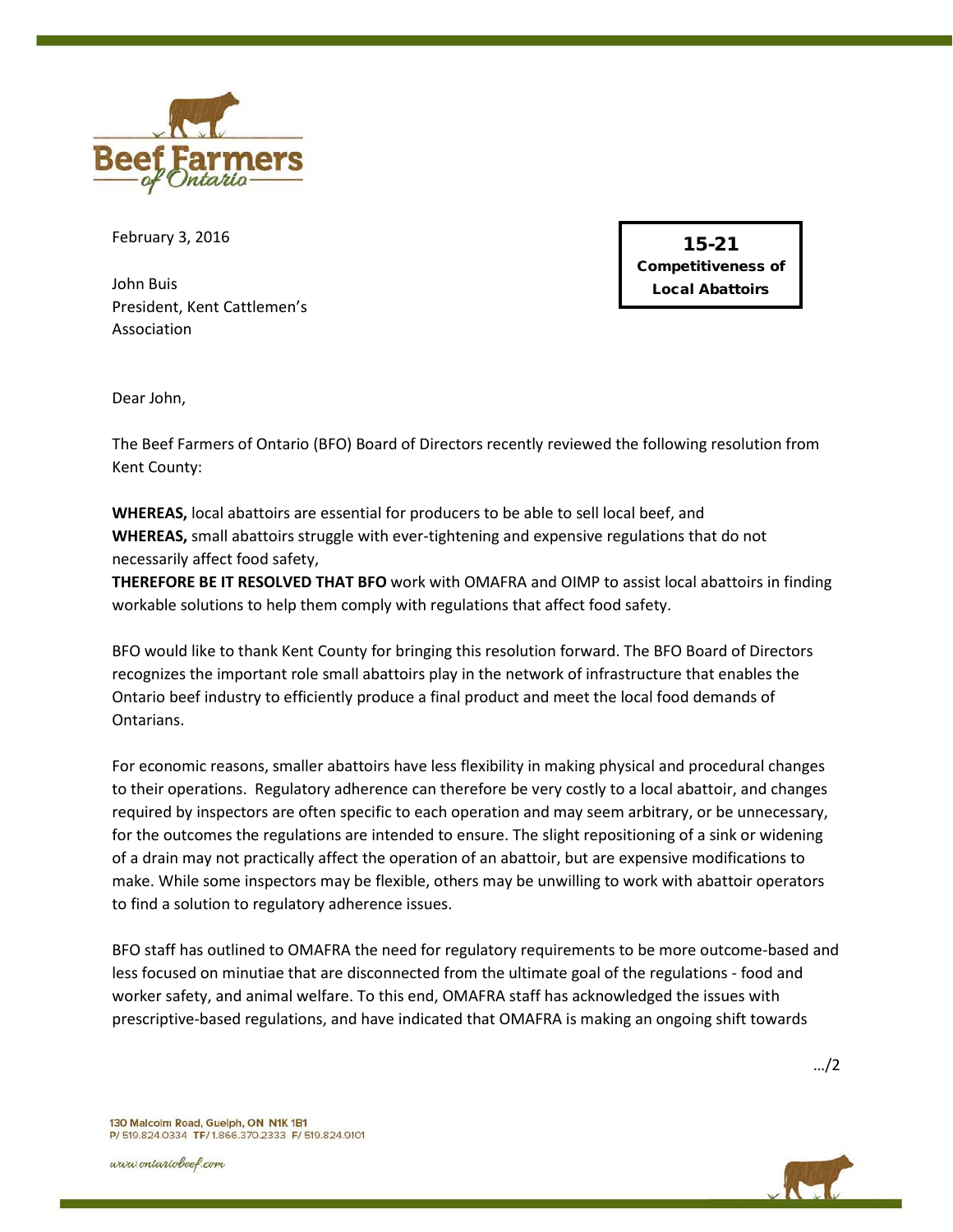regulatory requirements that are more outcome-based. OMAFRA is also focusing on changing the attitude towards regulatory compliance within its organization, emphasizing the potential for abattoirs and inspectors to work together on solutions to compliance rather than dictating requirements, as often still takes place. OMAFRA staff voiced support for outreach programs providing education for and guidance to local abattoirs for meeting regulatory requirements with minimal disruption to their operations.

BFO staff also met with OIMP to discuss the factors that impact the competitiveness of local abattoirs. OIMP staff highlighted (1) costs, such as utilities, taxes, waste disposal, and maintenance; (2) labour acquisition and retention; and (3) maintaining a constant flow of animals as issues critical to the survival of local abattoirs. From the perspective of OIMP, regulatory compliance issues vary widely, whereas cost and labour issues, along with animal supply, are more uniform across the province. OIMP highlighted the work they were doing to improve abattoir access to labour, including providing a labour survey to make abattoirs aware of market trends, and promoting jobs in the food industry. An issue highlighted by OIMP is the importance of local pay scale in the Temporary Foreign Worker program, an issue BFO has lobbied for to Human Resources and Skills Development Canada.

The BFO Marketing Committee has been actively working on issues that impact the wellbeing of local abattoirs. The Ontario Regional Marketing Initiative, a focus of the committee, is aimed at identifying marketing gaps in Ontario, and developing a marketing plan focused on filling these gaps. This includes an emphasis on promoting demand for Ontario beef within the province, which is key for survivability of small, local abattoirs. The goal of continued and improved viability of Ontario's meat processing sector is one of the components of the initiative, and BFO will be in communication with OIMP and other organizations to ensure initiatives are aligned industry-wide.

Expansion of the Ontario cow herd will be an important factor in the survival of local abattoirs. Abattoir survival is a critical component of BFO's pursuit of access to Crown land in Northern Ontario, as well as BFO lobbying efforts for fencing assistance in Southern Ontario. An expanded cow herd means more business for local abattoirs, and in turn more flexibility in adapting to changes in the market, regulatory or otherwise.

BFO will continue to promote objective-based regulations to OMAFRA, and seek any opportunities to voice issues beef farmers may have with the impact the regulatory process can have on local abattoirs. We will continue to support measures that will have a positive impact on abattoir competitiveness, including ensuring access to labour, opposing decisions by the province that have the potential to increase hydro rates, and pursuing access to northern Crown land for an expanded cow herd.

Sincerely,

Bob Tocking

Bob Gordanier President

cc: BFO Board of Directors Ed Gillier Frank Byrne

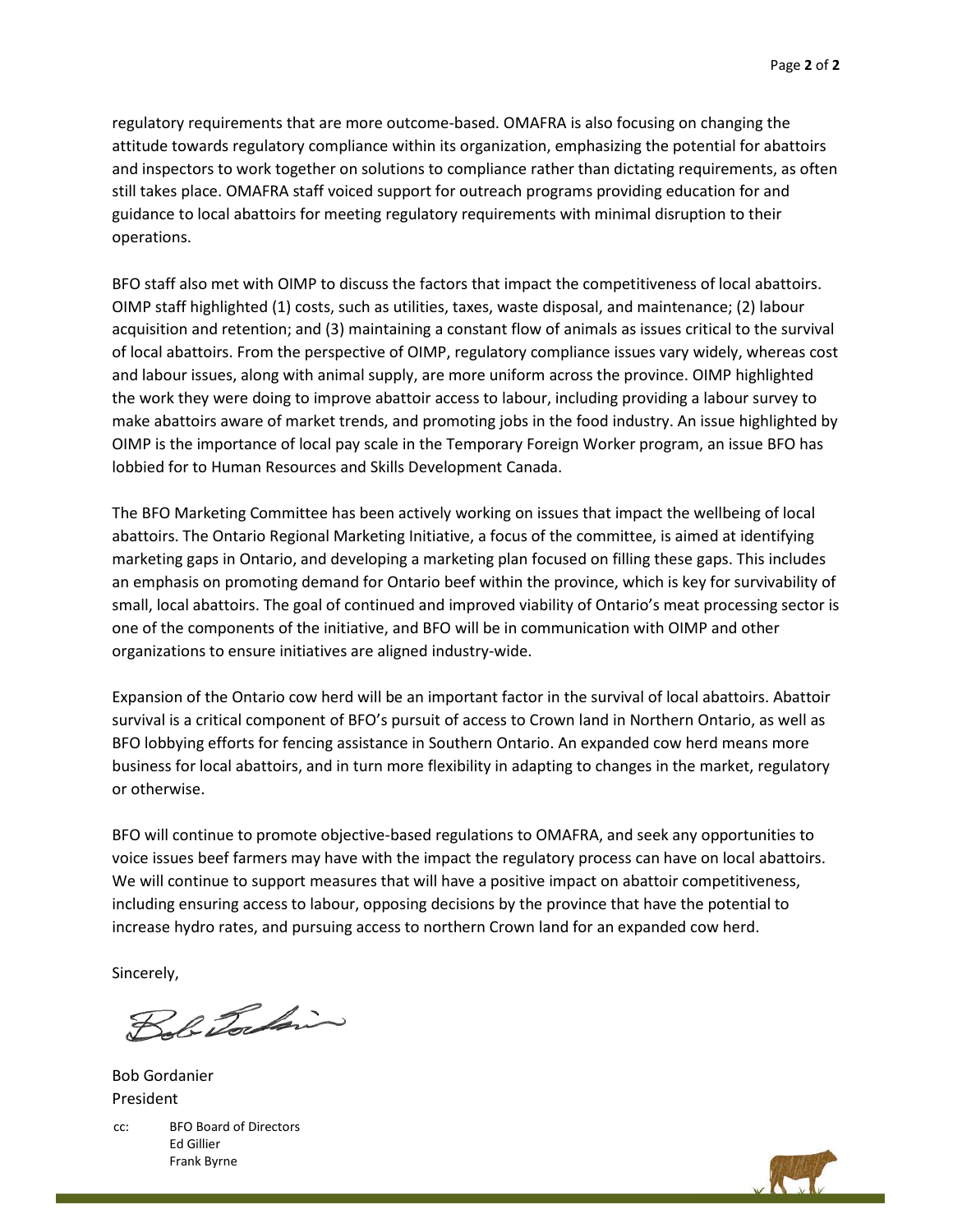

15-22 Cow Herd Expansion Concerns

July 14, 2015

Mr. Darrell Russett President Beef Farmers of Hastings County

Dear Darrell,

The Beef Farmers of Ontario (BFO) Board of Directors recently reviewed the following resolution passed by the Beef Farmers of Hastings County in May of this year:

**WHEREAS:** The Beef Farmers of Hastings County (BFHC) operate under the guidance and mandate of Beef Farmers of Ontario (BFO),

**WHEREAS:** The BFHC represent the interests, concerns and mandate of all beef farmers/producers operating in the County of Hastings, Province of Ontario,

**WHEREAS:** The farmers/producers of Hastings County have expressed concerns, questions and dismay over the BFO promotion, and collaboration with the Ontario government with respect to the expansion of beef herds on to crown lands in north-eastern Ontario.

**THEREFORE, BE IT RESOLVED:** That BFHC would implore the BFO to revisit and rethink their promotion of 'Beef Cattle to the North" due to harsh environmental conditions, distance to markets, feed supplies, and veterinary care, as well as the financial burden placed on mainly young or beginner farmers for startup and continuation of a viable beef operation in the north. In addition, the more prudent use of check-off fees for the benefit of all Ontario beef farmers is imperative.

It was disappointing for the BFO Board of Directors to learn of BFHC's apparent dismay with BFO's promotion and collaboration with the provincial government with respect to expansion of beef production in Northern Ontario.

During BFO's strategic planning process more than two years ago, the shrinking cow herd and decreasing supply of locally-produced beef in the province were identified as issues that needed to be addressed. Beef production is declining in Ontario with cow herd numbers at their lowest point in decades, and we are getting dangerously close to a tipping point. This poses a direct threat to the survival of processing plants in the province and the sustainability of beef farming.

The vision for our organization is helping to foster a sustainable and profitable beef industry and have Ontario beef recognized as an outstanding product by our consumers. To help meet this objective, BFO assembled some of the best minds in the province and held extensive producer consultations to determine



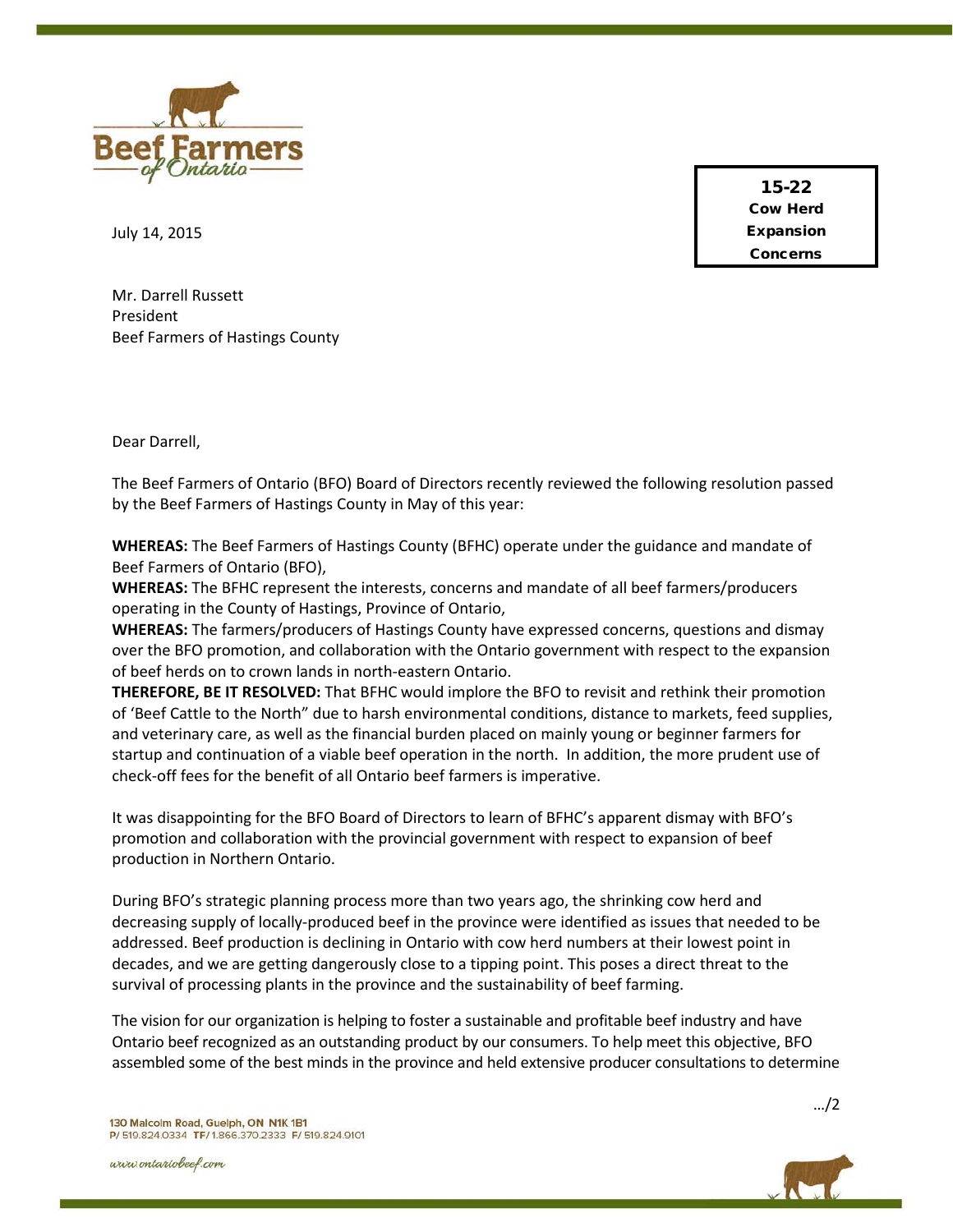if expansion of beef production in Northern Ontario was economically feasible or not. This endeavor comes with a set of unique challenges and obstacles, some of which you have cited. However, the report that BFO commissioned last year, with input from Northern Ontario beef farmers, demonstrates that northern expansion is both economically feasible and required to support Ontario's current beef industry and processing sectors.

Accessing land for beef production is becoming more and more difficult due to land being converted to cash crops, competing government policies, and urban encroachment. Ontario beef producers know that the biggest cost factor in establishing a farm business is the cost of land. The available and affordable land in Northern Ontario presents a significant opportunity to help reverse the decline in Ontario's beef production and increase jobs and income for families, if the proper supports are put in place.

Expanding Ontario's cow herd requires tremendous collaboration and BFO needs to work with the province to allow for industry growth. Currently, BFO is requesting that the provincial government release crown land in Northern Ontario for beef production. This will help ensure our feedlots in the south have a steady supply of Ontario-born animals, our southern processors maintain a sufficient supply of cattle, and consumers continue to have access to local Ontario beef products.

With the average age of Ontario farmers having now reached 55 years old, we need to be seriously committed to finding new ways of ensuring a sustainable and economically viable future for the next generation of beef farmers. We believe wholeheartedly that Northern Ontario can provide this opportunity and that sustainable beef farming operations in the north will reduce the threat of processing plants closing, with the increased production used to access new and growing markets in Ontario and around the globe.

It must be stated that BFO strongly supports any and all initiatives aimed at increasing Ontario's cow herd, including expansion initiatives in other areas of the province. Recognizing the need to look at ways to expand the cow herd in Southern Ontario as well as Northern Ontario, BFO has a new project getting underway that will establish resources and identify pathways that will help encourage and facilitate expansion of the cow herd across southern and eastern Ontario.

The BFO board strongly believes that the resources invested in this initiative for the south and the sister project for the north represent a necessary and responsible investment of BFO check-off dollars. I sincerely hope that you understand the urgency behind the need to invest in projects aimed at growing and sustaining our industry in Ontario.

Should you have any further questions regarding the cow herd expansion project please feel free to contact me at your convenience.

Thank you for taking the time to bring this resolution forward.

Sincerely,

Bob Tocking

Bob Gordanier President

cc: BFO Board of Directors

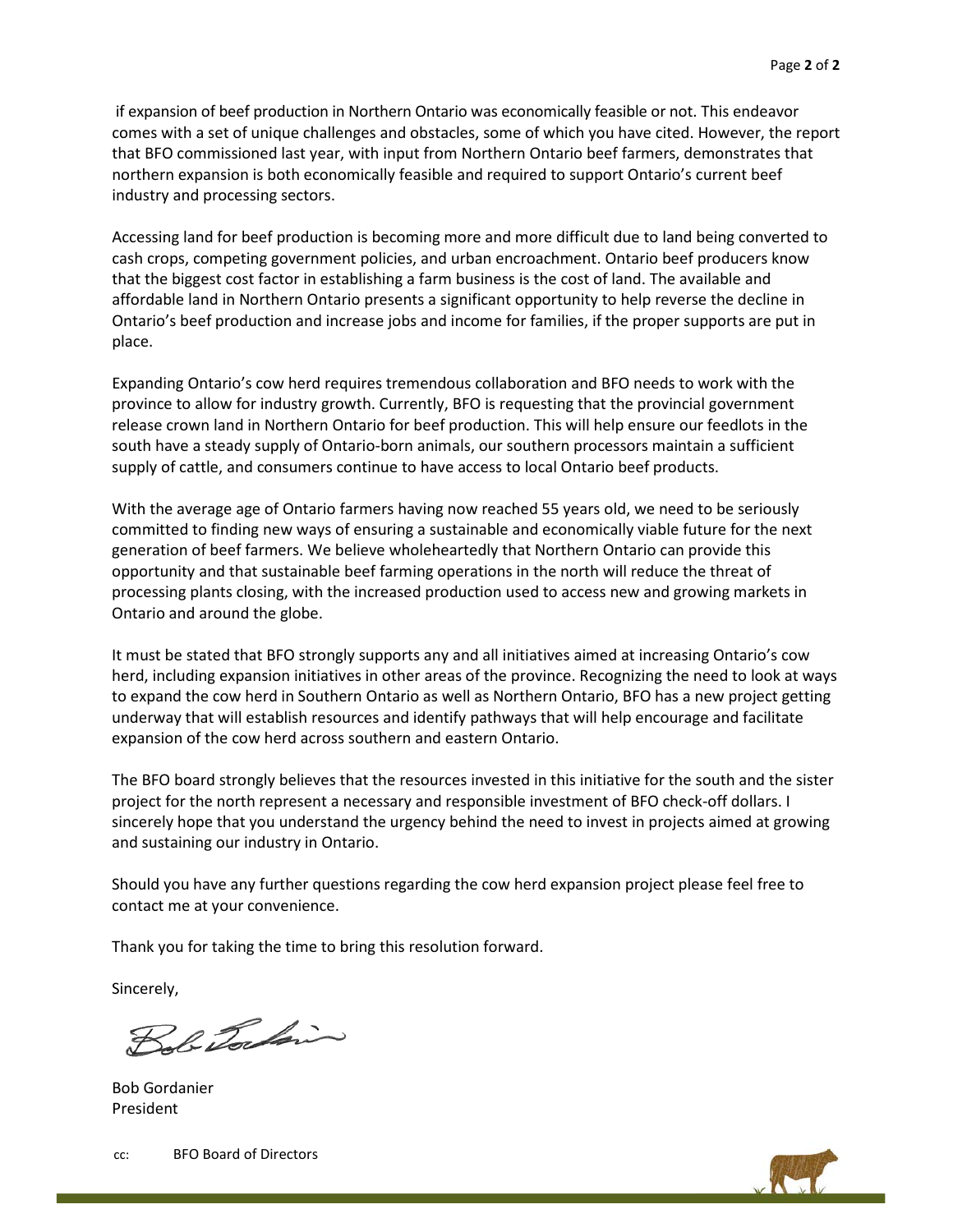

January 12, 2016

15-23 Sale of Hydro One

Mr. Jarrett Johnson President Bruce County Beef Farmers

Dear Jarrett,

The Beef Farmers of Ontario (BFO) Board of Directors recently reviewed the following resolution passed by the Bruce County Beef Farmers in October 2015:

*Whereas : the public electrical system generates significant revenue for the Municipal and Provincial governments and gives Ontario a competitive advantage; and* 

*Whereas : the public electrical system in Ontario is a critical significant asset to the economy; and*

*Whereas : Hydro One is a profitable and well-maintained and well run Provincial utility; and*

*Whereas : some Ontario municipalities have examined possible sales or mergers on their local distribution companies, and have decided not to sell to Hydro One or the private sector; and*

*Whereas: the privatization (partial or whole, of the electrical system) has led to higher rates and less control; and*

*Whereas: the sell-off of Hydro One will end the equalization of cost to the consumer of the power provided, and certain parts of Hydro One which will be more in demand for purchase by the private sector, thereby creating further hardship to Rural Ontario; especially Northern Ontario and the Agricultural based communities; and*

*Whereas; Rural Ontario are the purchasers of the power which paid for the majority of the lengthy transmission likes since the conception of the former "Ontario Hydro"*

*Therefore, be it resolved: that Bruce County Beef Farmers call on the Provincial government to : Stop the sale of any part of Hydro One, and maintain Hydro One as a wholly public asset for the benefit of all of Ontario's residents;*

(cont'd)



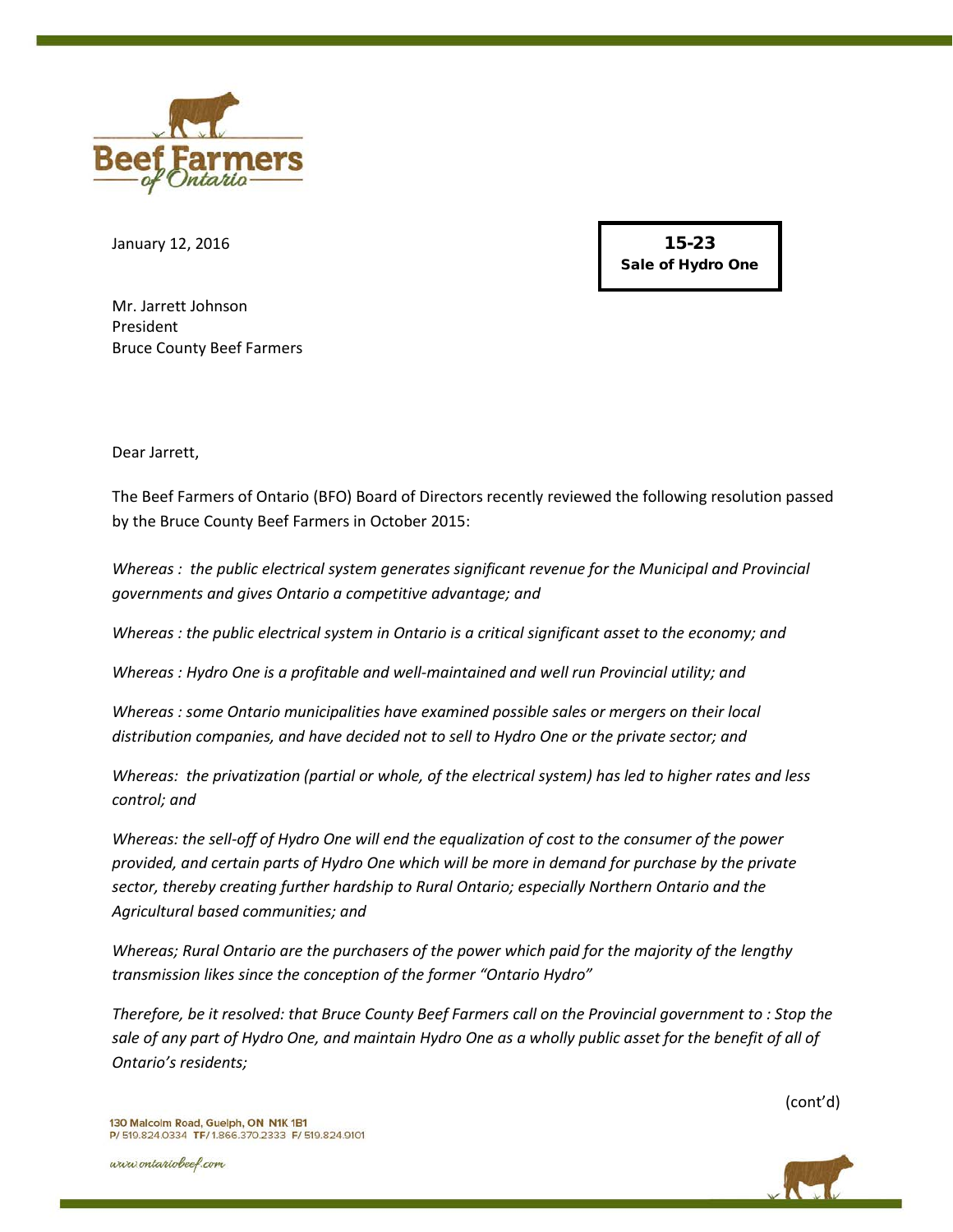*Strengthen Hydro One by investing in and upgrading aging infrastructure and invest in the next generation of Hydro One workers; respect the automony of local decision-making powers of local distribution companies by not forcing these companies into mergers or sales; and further invest in supporting Rural development and new investment in Agriculture by supporting the development of new Agricultural developments in Ontario by providing fair and equable hydro rates which reflect growth in the Agricultural economy; and*

*Be it finally resolved; that Bruce County Beef Farmers circulate this resolution to the Beef Farmers of Ontario, the County of Bruce, the Bruce County Federation of Agriculture, and the Bruce County Christian Farmer, and work for its adoption. [sic]*

#### *(moved by Lynn & Steve Thede)(seconded by Jeff Kobe). Carried.*

Since announcing its plan to broaden ownership of Hydro One by selling 60% of its shares last spring, the Ontario government has faced some questions on what impact the sale will have on Hydro One's customers and how it will affect the province's long-term economic health. The BFO Board of Directors recognizes there are issues stemming from the sale regarding the potential impact of Hydro One's privatization on rural communities and the need for the province to support rural and agricultural development.

As you are likely aware, the sale of Hydro One has already gone ahead, with an initial public offering in November 2015. Three more offerings of about the same size are expected to follow, reducing the province's stake to 40% over time while they remain the largest shareholder. Overall, the government anticipates that selling 60% of its shares will generate a total of \$9 billion. Of this, \$5 billion is intended to be used to pay down Hydro One's debt and \$4 billion is intended for infrastructure investment, including public transit. In a separate transaction, the government has decided to merge the part of Hydro One that runs the distribution system in Brampton with three other municipally owned local distributors (in Mississauga, York Region and Hamilton.) This is expected to net more than \$600 million for the province.

With it clear that the provincial government intends to continue selling off its shares in Hydro One, BFO has opted to focus on how proceeds will be distributed. We have deferred to the Ontario Federation of Agriculture (OFA) and their position on this matter, which is now focused on how the proceeds from the sale are invested in proportion to who paid for Hydro One. Rate payers, not tax payers, have paid for Hydro One; rural communities, specifically, have paid for the distribution portion.

We have sent OFA a letter (copy attached) expressing support for their specific request to the provincial government that a portion of the proceeds from the sale of Hydro One be used to fund rural infrastructure. The BFO Board agrees with OFA that any proposed infrastructure spending from the sale should take into account the source of funds which has paid for a significant portion of the company. That is, since much of the funding of Hydro One came from rural communities, a portion of the proceeds from the sale of Hydro One should be used to fund infrastructure in Ontario's rural communities. This